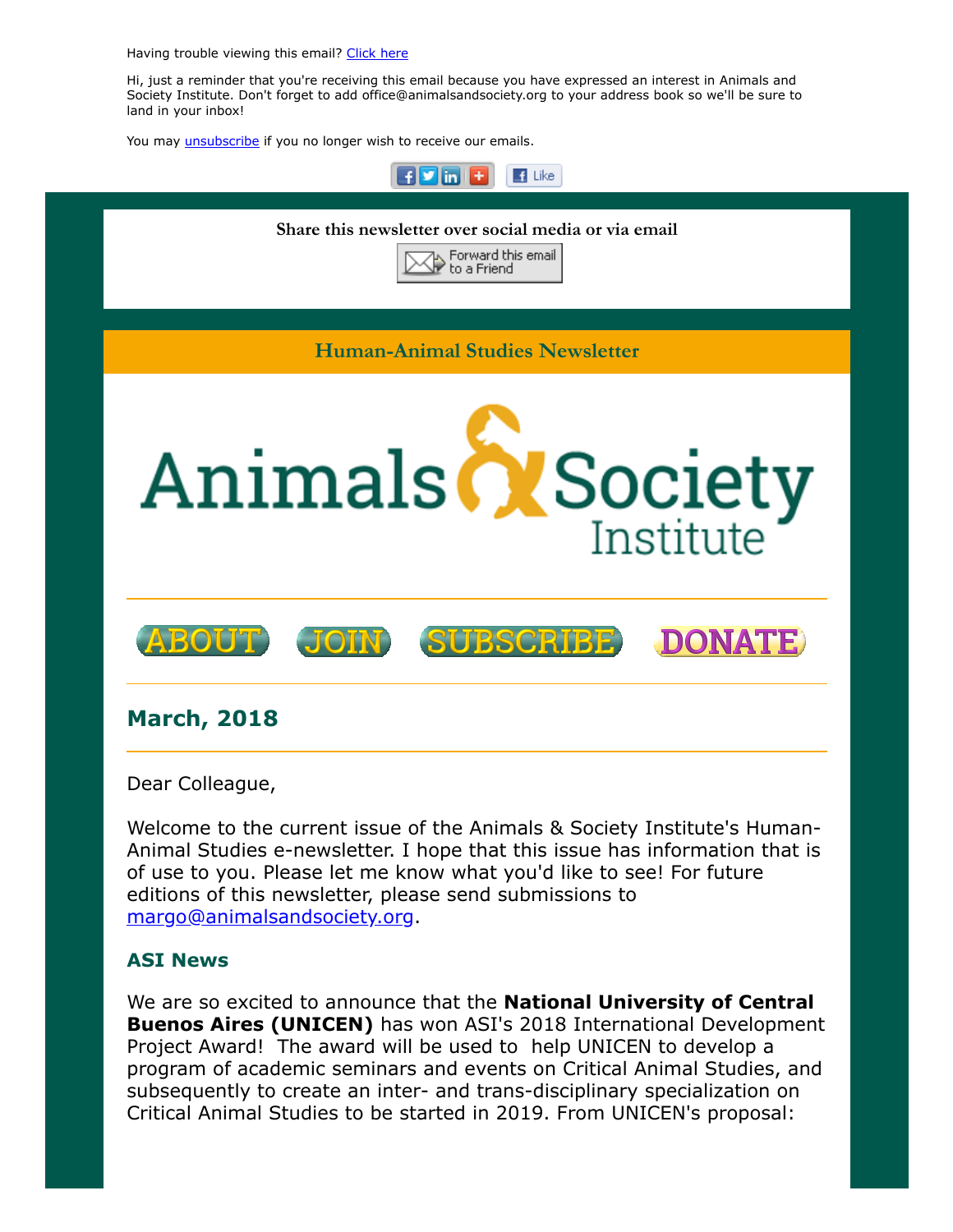The purpose of this program of seminars on Critical Animal Studies will be to train university graduates in this interdisciplinary and intersectional emerging field of study. Significant participation is expected of both graduates with some previous knowledge on the subject as well as graduates who are not familiar with it. The program will address the animal-human relations and its manifestations in diverse areas such as law, social communication, nutrition and diet, philosophy, art, among others. The teaching staff will include national and foreign specialized scholars which will conduct introductory and advanced seminars integrating CAS with different fields of study: Communication and CAS, Law and CAS, Nutrition and CAS, Politics and CAS, Philosophy and CAS, etc. Classroom-based and online seminars will be offered. The theoretical approach will emphasize the connection among animal exploitation and the many ways of "animalization" that different human groups have suffered, such as children, women, cognitive disable persons, and nonoccidental people. This perspective is intended to overcome a more limited -and traditional one- approach, that neglects this connection, or even ignores it. Therefore, the aim is to make human-animal studies visible from a perspective that includes them in the broader problem of exploitation and oppression. On the other hand, there will be a set of academic events for undergraduate students and the general public as well as for activists and public officers. Some of the seminars will be also open to undergraduate students, and some special activities will be coorganized with the NGOs that support this application in order to reach specific audiences. Although both postgraduate seminars and open activities are relevant to install the issue at the academia, the former are highly important since once opened, they will be the starting point to the development of a Specialization in CAS for graduate students which we are confident that can self-sustain and be a legacy after the end of ASI's financial support, since the Specialization will count with the financial support of students' fees. We plan to launch the Specialization at the CESAL in 2019 and we also are currently considering the possibility of extending some of its courses to UBA Law School, UNLP Social Communication School and very possibly SADAF (Argentinian Society of Philosophical Analysis) in Ciudad Autónoma de Buenos Aires.

The program will be the first one of its kind in Argentina and Latin America, open to graduates from all disciplines. It will be especially take into account that the candidates will have different levels of training in CAS; therefore, students will be able to choose those seminars offered in the program that better fit their interest and previous knowledge. The teaching staff will provide advice to students in order to help them to get the best CAS training path. It is planned to offer seminars, workshops and roundtables to teach and discuss different aspects of CAS. General public, activists, public officers and undergrad students that wish to take some of the seminars or assist to roundtables, will also be welcome and accordingly receive a certificate of assistance.

We are so excited to be able to congratulate the scholars and students at UNICEN who will be making this planned program a reality!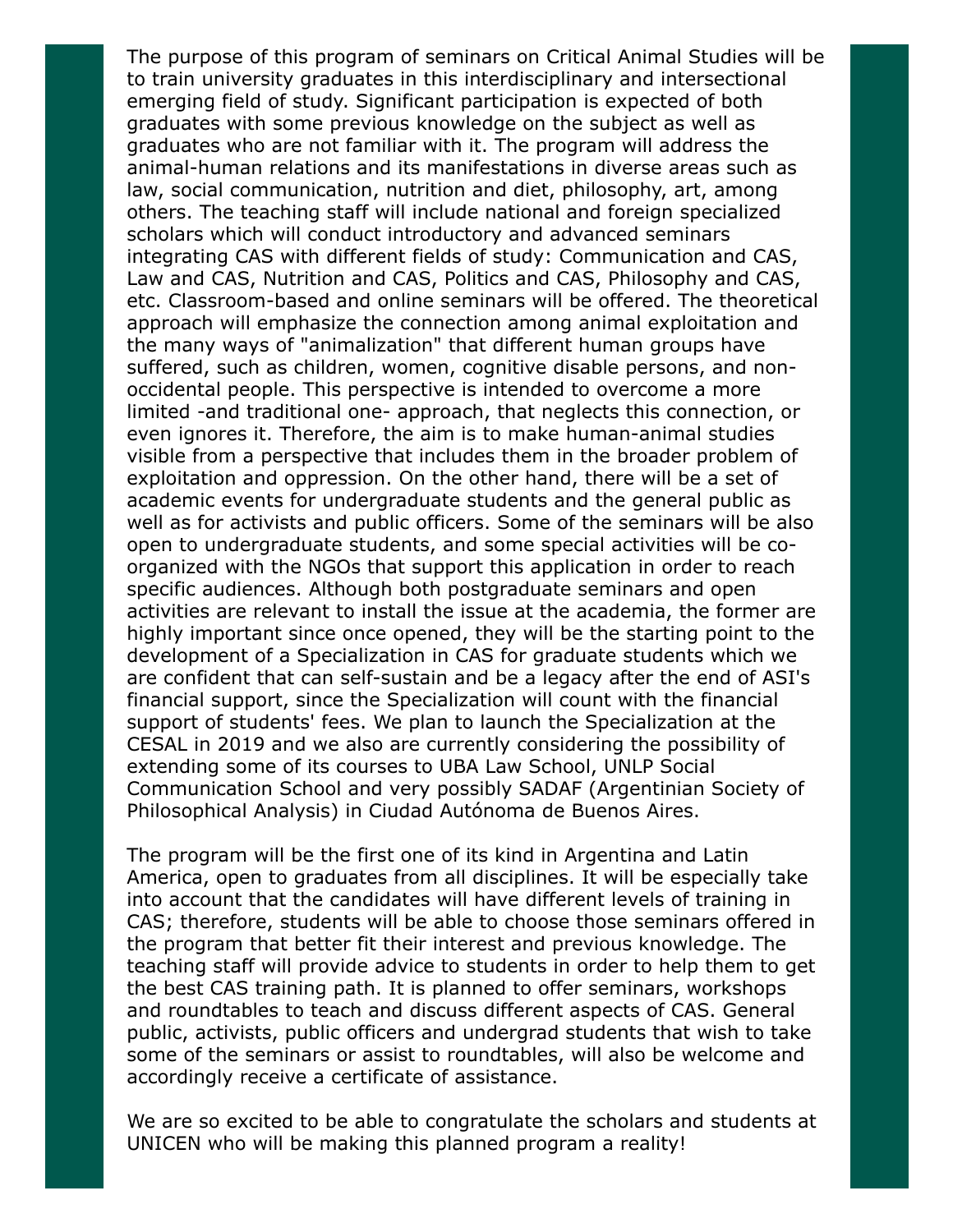Check out [the current issue of Sloth,](https://www.animalsandsociety.org/human-animal-studies/sloth/sloth-volume-4-no-1-winter-2018/) ASI's human-animal studies journal for undergrads!

Sloth is an online bi-annual journal that publishes international, multidisciplinary writing by undergraduate students and recent (within three years) graduates that deals with human/non-human animal relationships from the perspectives of the social sciences, the humanities, and the natural sciences. Sloth showcases the important and innovative contributions of undergraduates, giving those who are interested in human/non-human animal relationships a way to contribute to and engage with the field, as well as an opportunity to build their skills, knowledge, and resumes in anticipation of their graduate school careers. This issue includes the following:

"Editors' Introduction." Kelly Enright, Richie Nimmo, and Joel MacClellan "What Does It Mean to be Human, and Not Animal? Examining Montaigne's Literary Persuasiveness in 'Man is No Better Than the Animals.'" Rory W. Collins

"The Ecological and Human-Centered Benefits of Wolf Reintroduction to Yellowstone National Park." Allison G. Kelley

"Deforestation and Poaching Consequences on Dwindling Populations of Lions (Panthera leo), Tigers (Panthera tigris), and Jaguars (Panthera onca)." Abigail Robinson

"The Question of Non-Human Animals in Sociology." Albert Ferkl

Sloth takes its name from arboreal animals native to Central and South America known for their relatively slow, careful movements. Because of their unhurried nature, sloths are often stereotyped as dull-witted, sluggish, and lazy; the animal was named, in fact, after one of the seven deadly sins. Yet the deliberate movements of sloths are a beneficial adaptation, making them very successful animals in the rainforest environment. By conserving energy, sloths have survived while other animals have gone extinct. A salute to these and other misunderstood creatures, Sloth encourages our contributors to think and write purposefully about the animals-individuals and species-with whom we share this planet and to engage critically and creatively with more-thanhuman ways of being in the world.

"Sloths have no right to be living on this earth, but they would be fitting inhabitants of Mars, whose year is over six hundred days long." William Beebe (1926)

#### [Read it here!](https://www.animalsandsociety.org/human-animal-studies/sloth/sloth-volume-4-no-1-winter-2018/)

#### HAS News

[Early applications for the MS in Animals and Public Policy \(MAPP\)](http://vet.tufts.edu/education/graduate-programs/degrees-offered/mapp/) program at the Cummings School of Veterinary Medicine at Tufts University are due February 1st (regular applications due April 1st) for the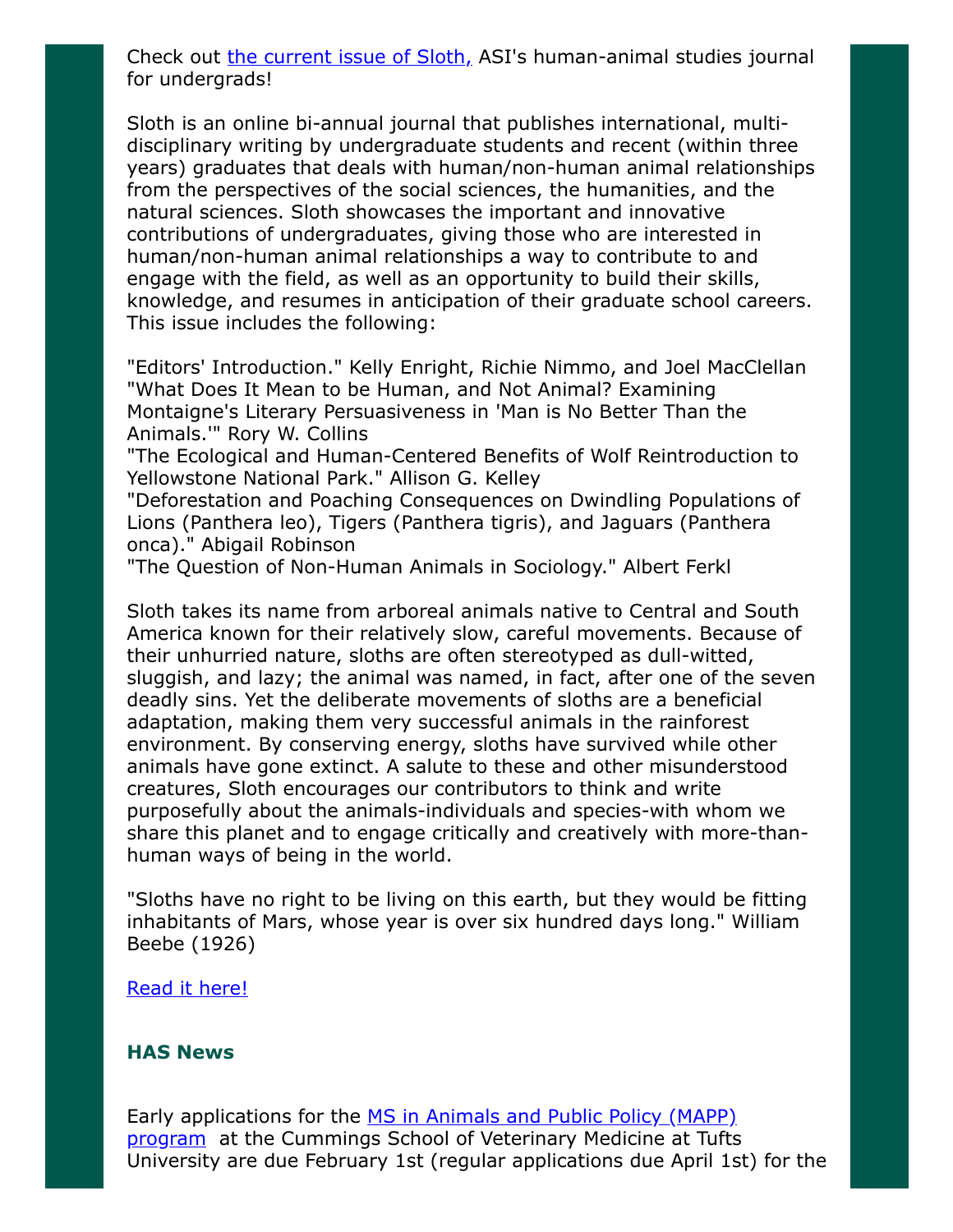class starting Fall of 2018. The MAPP program is an intensive, 12-to-16 month graduate degree program that focuses on human-animal relationships and their implications for policy and community action. Students in the MAPP program develop research, analytical, and communication skills that empower them to promote the status and welfare of animals and deepen public understanding of the role of animals in society. Throughout the program, students have the opportunity to engage with researchers, practitioners, and alumni in their field of interest. MAPP graduates successfully pursue careers in policy making, law enforcement, advocacy, public education, research, animal shelter management, and applied animal behavior. They also have outstanding success obtaining advanced training in PhD programs, law, and veterinary medicine. Application Deadline: April 1. Please contact [capp@tufts.edu](mailto:capp@tufts.edu) or 508-839-7991 for more information.

Carroll College is seeking applicants for a **full-time tenure track** position in Canine Science & Training in the Anthrozoology **Department.** In this unique program students are assigned a dog to foster and train as an essential component of their undergraduate BA degree in Anthrozoology. The successful applicant will be responsible for designing and teaching classes in Canine Science and Canine Training. In addition, the applicant will be required to develop an active and vibrant canine research program in topics such as; canine cognition behavior, genetics, welfare, or any other canine topic of value to society. The major component of the position is teaching and mentoring students who are working with fostered shelter dogs. The purpose and goals of the canine training classes are to provide students with the opportunity to learn how to train dogs for some kind of work including, but not limited to, therapy, service, or scent detection. This requires maintaining a relationship with animal shelters around the state and identifying appropriate dogs for students to foster. The successful applicant will join the Anthrozoology Program and contribute to the evolution of this unique flagship program at Carroll College. We are in the process of developing a canine research center on our campus and have already raised the first million dollars for the construction of the canine center. The Canine Professor will play an integral role in executing the development of this new facility.

### Qualifications:

- 1. Ph.D. in any field that demonstrates an understanding of the science of behavior. Recognizing that Anthrozoology is a new discipline, the committee will acknowledge graduate degrees in related fields such as psychology, biology, animal behavior or behavior analysis, the humanities, social work, or sociology. A component of the candidate's education must include appreciation of human-animal relationships or interactions. We currently have a veterinarian in the department so we are not looking for another faculty trained as a veterinarian.
- 2. The successful candidate should have a thorough understanding and appreciation of "learning theory" as applied to animal training.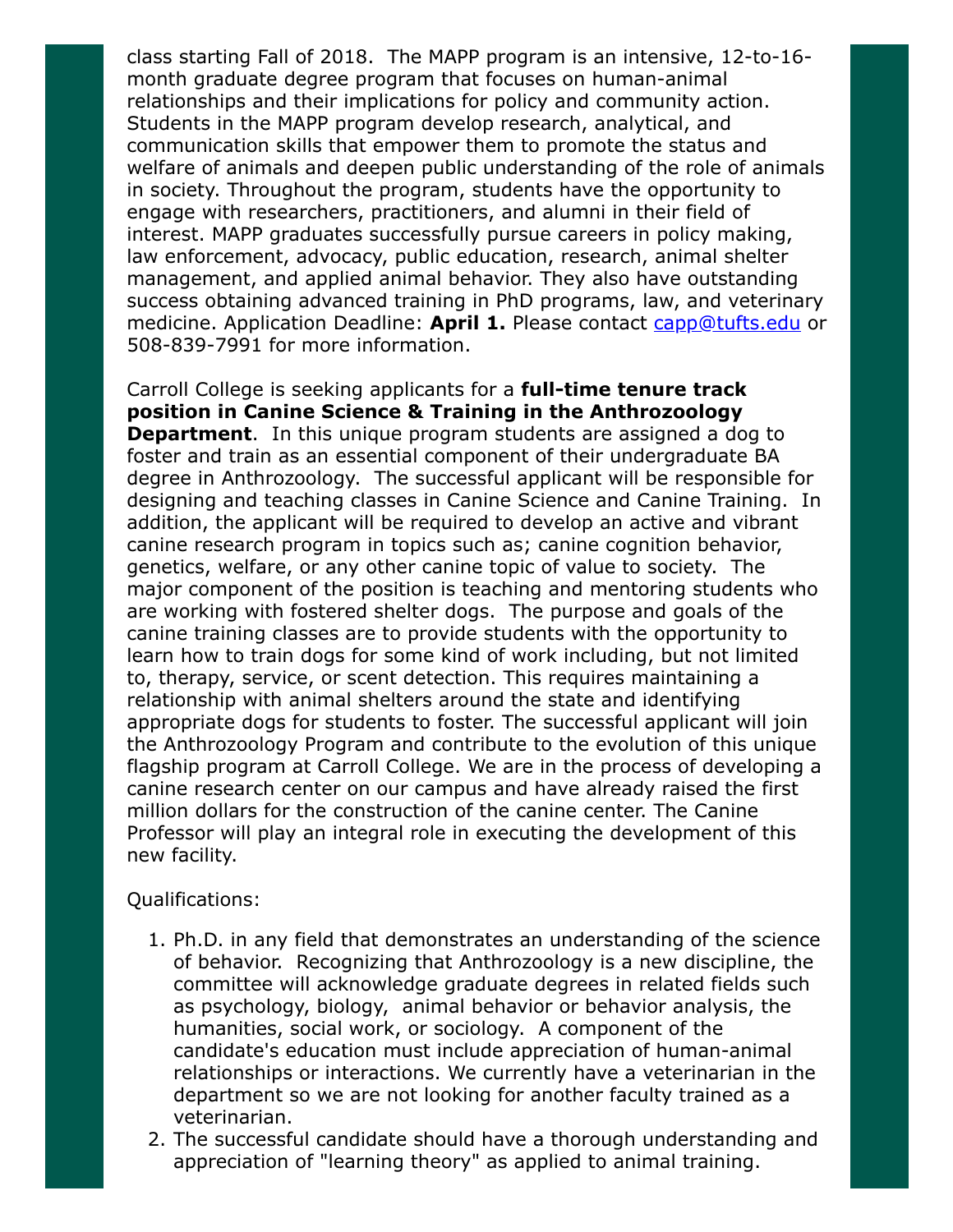- 3. Must have a proven record of research preferably with dogs, but published work demonstrating the ability to design and conduct research with other animals will be accepted
- 4. Minimum of three years of professional or competitive canine training work such as service dog training, animal-assisted interventions, search and rescue, other scent work, or competition in obedience, agility etc.
- 5. Finalists will be asked to submit a written (one to two page) response to the College mission statement

Please submit vitae, transcripts, student evaluations (if available) and contact information for three professional references to [employment@carroll.edu.](mailto:employmet@carroll.edu) For priority consideration submit all materials by April 6. Position will be open until filled. Carroll College is an EEO employer.

Two full-time, twelve-month, Post-Doctoral Resident positions in the Appalachian State University Counseling and Psychological Services Center. The Center is accredited by the International Association of Counseling Services (IACS) and has a doctoral internship accredited by the American Psychological Association (APA). The positions report to the Director of the Counseling and Psychological Services Center, which is part of the Division of Student Affairs. Duties of the position include short-term individual, group, couples and family therapy; psychological assessment; crisis intervention; consultation; outreach and psychoeducational workshops (sometimes after hours); clinical supervision and training, case management as needed; liaison/consultant relationships with university partners; and rotating after hours emergency/crisis on call responsibilities as back-up to ProtoCall. This position will involve some administrative duties and roles based on interest areas and desired areas of expertise. The center is heavily utilized and is a lively and energetic place to work requiring the ability to manage a full and demanding caseload.

The postdoctoral residency is designed for an individual who is seeking licensure and is interested in advanced training in a university counseling center. Postdoctoral residents will be provided individual and group supervision on a weekly basis. The will also participate in all staff meetings and the operational and staff development activities of the center. They will be considered part of the staff and have their own offices. The postdoctoral experience requires participants to be involved in the full range of psychological activities that permanent professional staff members engage in and it also allows for the development of specialized skills in areas that relate to counseling center work. The majority of the resident's time will be spent delivering clinical services, with the remaining time involved in outreach, consultation, prevention programming, giving and receiving supervision and other center activities. Specializations in multicultural work, trauma, work with athletes, eating disorders, behavioral health consultation, administration, or an individualized specialization may be developed. This is a twelvemonth position that begins August 1, 2018.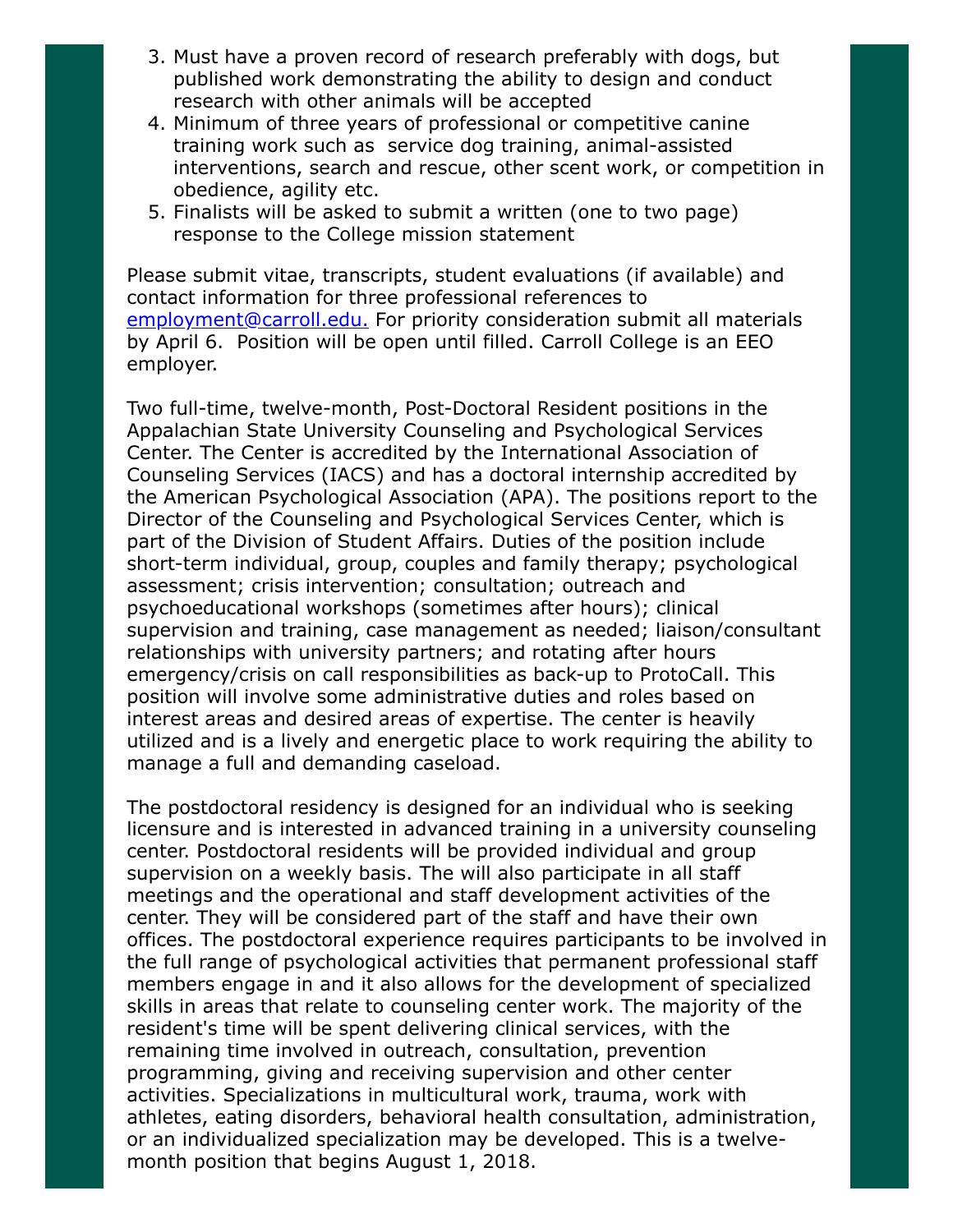## Minimum Qualifications/Requirements

Doctorate in Counseling or Clinical Psychology, and eligibility for Psychologist licensure in North Carolina.

## Preferred Qualifications

A successful candidate should be committed to a proactive student affairs perspective involving an active relationship with the campus community; be team-oriented and collaborative with students, colleagues, and university staff; be prepared to handle a busy caseload and work at a fast pace; have skills for advanced planning; have thorough knowledge and adherence to mental health ethics and law; have proficiency in oral and written communication skills, public speaking, and leading group discussions; have broad generalist clinical skills in assessing and intervening with a wide range of disorders, concerns, and degrees of pathology while utilizing a time limited model of care; demonstrate a commitment to a developmental philosophy toward both clients and trainees; and be available and willing to attend occasional evening or weekend activities.

Preference will be given to candidates who also have:

1. APA approved training for both academic and internship preparation. 2. Experience in a university counseling center with a student affairs perspective.

3. Demonstrated interest, skill, and experience in multicultural programming for traditionally underserved or marginalized students.

Salary \$35,000. State of North Carolina benefits apply. The Start Date is August 1, 2018. Applications will be accepted electronically on the university website:<https://appstate.peopleadmin.com/> Please select the option "Staff / Non-Faculty Positions" to find the Post-Doctoral Resident position and follow the instructions. You will be directed to create an account before submitting a letter of application, vita, and the names/contact information of three professional references.

The Center for Animal Law Studies at Lewis & Clark Law School is proud to announce the **[International Society for Animal Rights/Helen](https://law.lclark.edu/live/profiles/8892-international-society-for-animal-rightshelen-jones) Jones Memorial Scholarship** in partnership with the International Society for Animal Rights. This full-tuition LL.M. scholarship will offer a non-U.S. attorney the opportunity to earn the world's only advanced degree in animal law. Named in honor of animal rights pioneer Helen Jones, the scholarship will be awarded to an international attorney who demonstrates "a sincere commitment to addressing companion animal overpopulation, and the many issues that flow from overpopulation." "Controlling the overpopulation of dogs and cats represents one of the greatest moral challenges of our time," said Pamela Frasch, Associate Dean of the Animal Law Program and Executive Director of the Center for Animal Law Studies. "In the span of just six years, a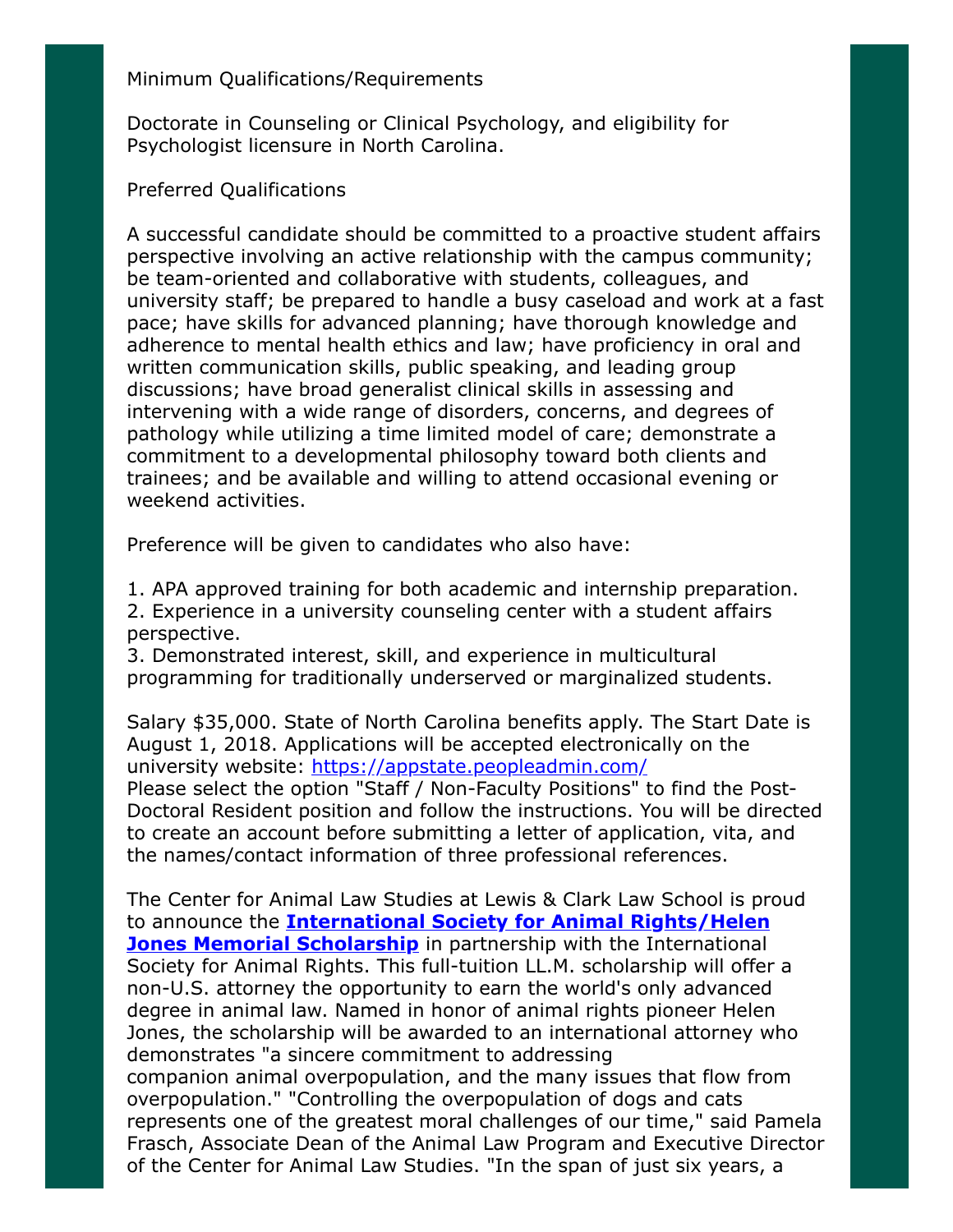single female dog or a single female cat can produce countless numbers of offspring. This global explosion results in a host of problems that companion animals do not deserve, including insufficient veterinary care, negligent and intentionally cruel treatment, and the systematic killing of hundreds of thousands of companion animals each year."

Scholarship Requirements and Details: \*To be considered for the Scholarship - submit a completed LLM application.

The Helen Jones Memorial Scholarship is targeted at international law graduates who desire and agree to return to their home country to engage in full-time animal law-related work for at least one year; however, all interested international law graduates are encouraged to apply. Along with tuition, the scholarship covers housing, airfare, and a partial meal stipend.

- 1. The successful applicant must demonstrate in his or her application materials a serious interest in working on companion animal (dog and cat) overpopulation issues upon graduation;
- 2. The successful applicant must complete an interview with both a Lewis & Clark Center for Animal Law Studies (CALS) representative and the donor, or donor-designee;
- 3. The successful applicant must be a foreign (non-U.S. passport bearing) citizen who has already earned a first degree in law (J.D. or its foreign equivalent), demonstrates to the statisfaction of CALS faculty (through TOEFL socres and one-on-one interviews) fluency in written and spoken English, and is able to secure a U.S. student visa allowing him or her to study in the U.S. for at least one academic year;
- 4. The successful applicant must agree to start the Animal Law LL.M. program at the beginning of the Fall Semester, and must be willing to arrive at least two weeks prior to the commencement of classes to receive instruction in the mandatory American Legal Process course;
- 5. The successful applicant agrees that all employment and pro bono activities while in residence for the LL.M. degree shall be restricted to that which is available at Lewis & Clark Law School. This requirement may be modified or waived for compelling reasons as determined by the CALS Executive Director;
- 6. The successful applicant will receive individual mentoring throughout the academic year from appropriate CALS faculty and staff.

In other news, Pete Porter's presentation, Against Anthropomorphism: Menippean Animals, was voted **Best Presentation** for "Against Anthropomorphism: Menippean Animals," which was at Minding Animals 4 in Mexico City. From the abstract:

Menippean satire boasts two millennia of attacking anthropocentric human beings who refuse to abide by nature, overestimate their understanding, and fail to see their errors. The catalyst that highlights these failures is often an encounter with other animal beings. Menippean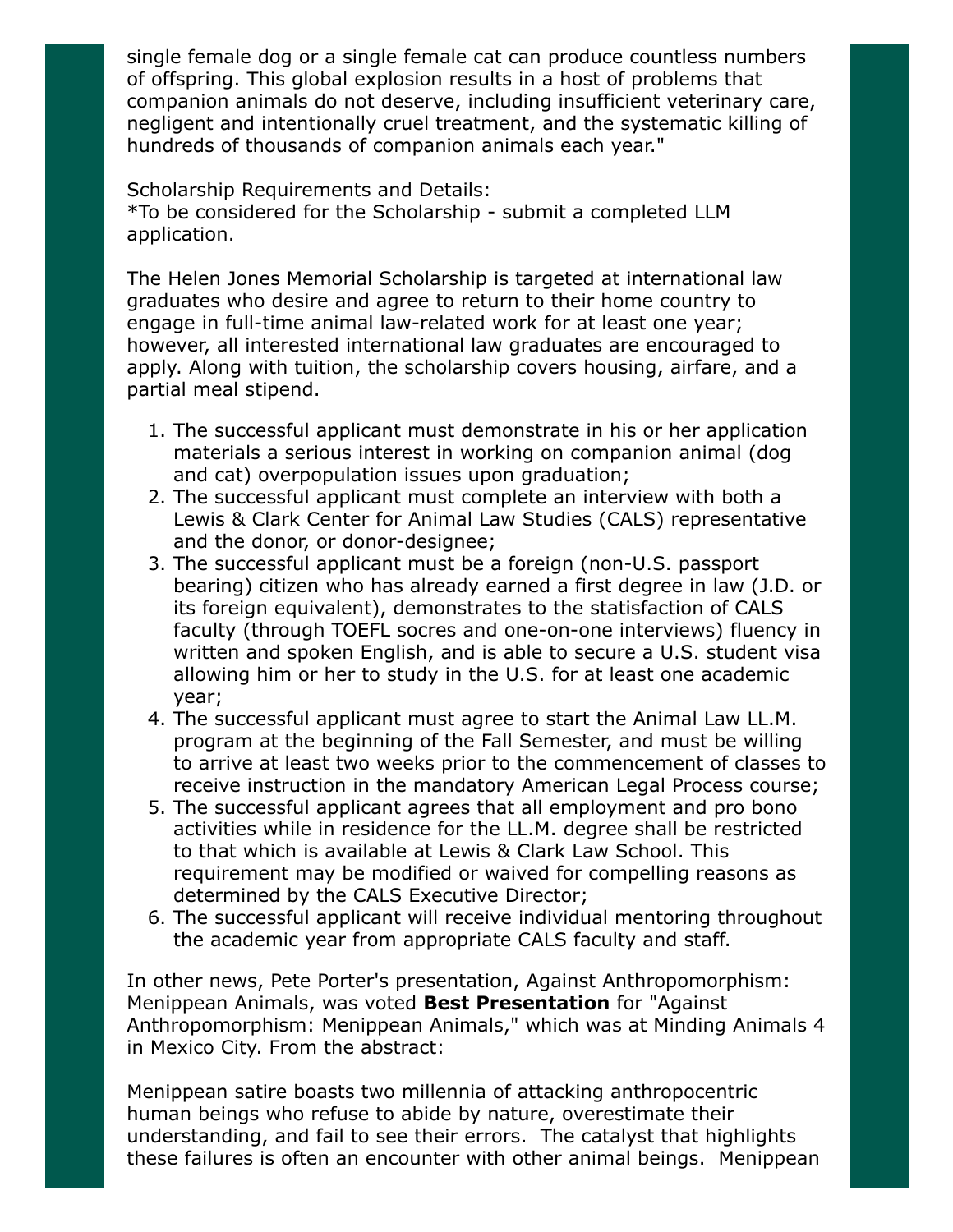animals are counterparts not underlings. Or they are even superiors in the effort to live according to nature, recognizing their limitations and attending to what matters in life: the basic pleasures of a good life, not vanity, status, or superiority but a community of equals alive with fellow feeling. Cooperation with nature, not domination of it, is the Menippean ideal. This paper explores what Menippeanism might contribute to Animal Studies.

Join the Literary and Cultural Plant Studies Network for scholarly exchange and collaboration about the study of plants in the Humanities and Social Sciences. You can join the listserv and [visit the website](http://plants.sites.arizona.edu/). We invite you to add your publications and/or artwork to our bibliography of primary and secondary materials, and you can find or list plant conferences, panels, workshops, organizations, networks, and planned publications (CfPs). If you would like to add your profile, please email a bio (with the requisite profile link/email address) to Joela Jacobs ([joelajacobs@email.arizona.edu](mailto:joelajacobs@email.arizona.edu)). This is also the address for any entries and queries. The organizers are looking forward to your contributions!

# New Books

Following are some of the books coming out that we are excited about!

Aaltola, E. (2018). Varieties of Empathy: Moral Psychology and Animal Ethics. Rowman & Littlefield. Empathy is a term used increasingly both in moral theory and animal ethics, with the suggestion that empathy enhances our moral ability and agency. Yet, its precise meaning is often left unexplored, together with the various obstacles and challenges met by an empathy-based ethic, such as those concerning the ways in which empathy is prone to bias and may also facilitate manipulation of others. These oversights render the contemporary discussion on empathy and animal ethics vulnerable to both conceptual confusion and moral simplicity. The book aims to tackle these problems by clarifying the different and even contradictory ways in which "empathy" can be defined, and by exploring the at times surprising implications the various definitions have from the viewpoint of moral agency. Its main question is: What types of empathy hinder moral ability, and what types enable us to become more morally capable in our dealings with the nonhuman world? During the contemporary era, when valuable forms of empathy are in decline, and the more hazardous, selfregarding and biased varieties of utilising empathy in the increase, this question is perhaps more important than ever.

Aloi, G. (2018). Speculative Taxidermy: Natural History, Animal Surfaces, and Art in the Anthropocene. Columbia University Press. Taxidermy, once the province of natural history and dedicated to the pursuit of lifelike realism, has recently resurfaced in the world of contemporary art, culture, and interior design. In Speculative Taxidermy, Giovanni Aloi offers a comprehensive mapping of the discourses and practices that have enabled the emergence of taxidermy in contemporary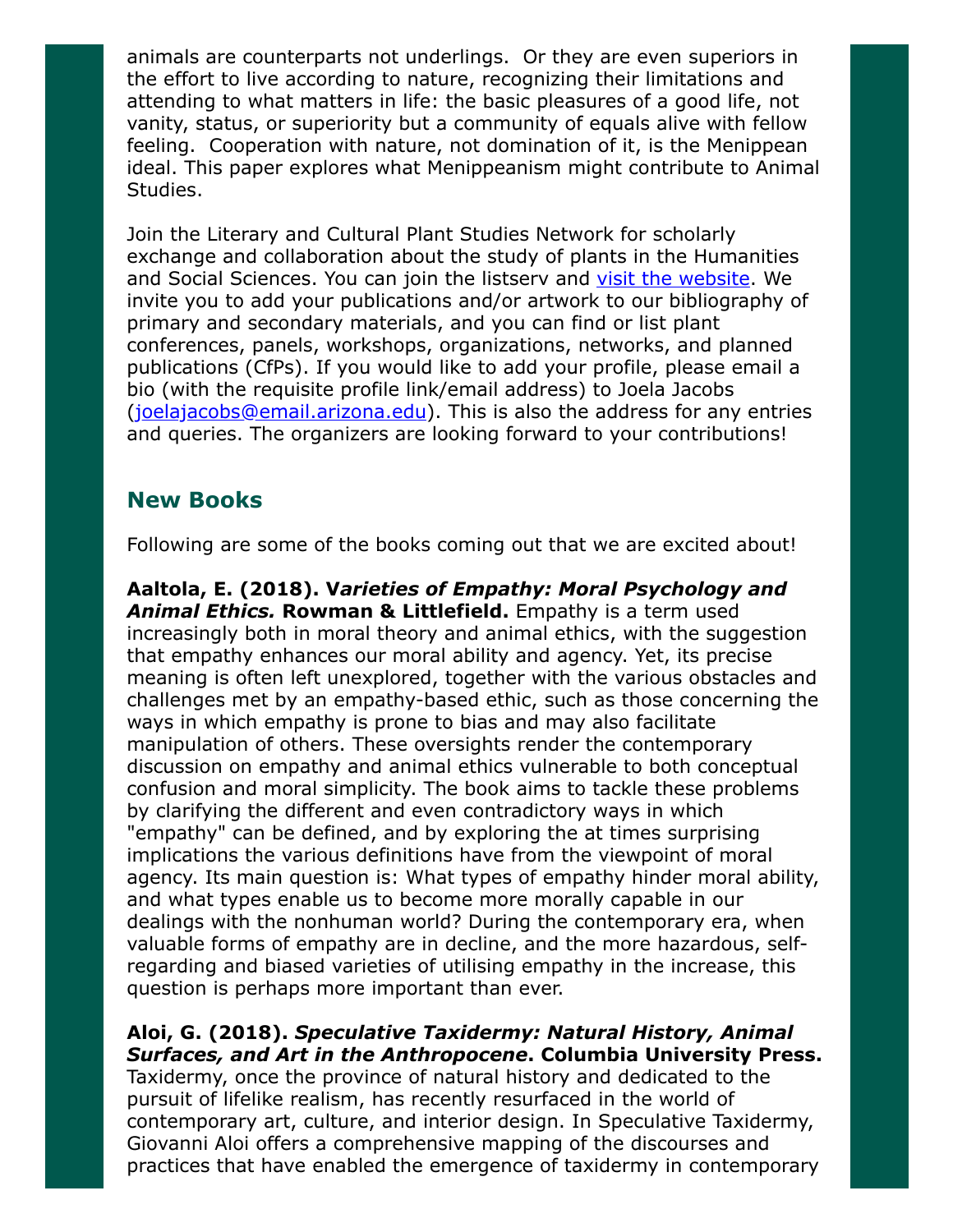art. Drawing on the speculative turn in philosophy and recovering past alternative histories of art and materiality from a biopolitical perspective, Aloi theorizes speculative taxidermy: a powerful interface that unlocks new ethical and political opportunities in human-animal relationships and speaks to how animal representation conveys the urgency of addressing climate change, capitalist exploitation, and mass extinction. A resolutely nonanthropocentric take on the materiality of one of the most controversial mediums in art, this approach relentlessly questions past and present ideas of human separation from the animal kingdom. It situates taxidermy as a powerful interface between humans and animals, rooted in a shared ontological and physical vulnerability. Carefully considering a select number of key examples including the work of Nandipha Mntambo, Maria Papadimitriou, Mark Dion, Berlinde De Bruyckere, Roni Horn, Oleg Kulik, Steve Bishop, Snæbjörnsdóttir/Wilson, and Cole Swanson, Speculative Taxidermy contextualizes the resilient presence of animal skin in the gallery space as a productive opportunity to rethink ethical and political stances in human-animal relationships.

Birch, S. E. P. (Ed.). (2018). Multispecies Archaeology. Routledge. Multispecies Archaeology explores the issue of ecological and cultural novelty in the archaeological record from a multispecies perspective. Human exceptionalism and our place in nature have long been topics of academic consideration and archaeology has been synonymous with an axclusively human past, to the detriment of gaining a more nuanced understanding of one that is shared. Encompassing more than just our relationships with animals, the book considers what we can learn about the human past without humans as the focus of the question. The volume digs deep into our understanding of interaction with plants, fungi, microbes, and even the fundamental building blocks of life, DNA. Multispecies Archaeology examineswhat it means to be human-and nonhuman-from a variety of perspectives, providing a new lens through which to view the past. Challenging not only the subject or object of archaeology but also broader disciplinary identities, the volume is a landmark in this new and evolving area of scholarly interest.

Driscoll, K., Hoffmann, E. (Eds.) (2018). What Is Zoopoetics? Texts, Bodies, Entanglement. Palgrave Studies in Animals and **Literature.** This book brings together essays dealing with the question of zoopoetics both as an object of study-i.e. texts from various traditions and periods that reflect, explicitly or implicitly, on the relationship between animality, language and representation-and as a methodological problem for animal studies, and, indeed, for literary studies more generally. What can literary animal studies tell us about literature that conventional literary studies might be blind to? How can literary studies resist the tendency to press animals into symbolic service as metaphors and allegories for the human whilst also avoiding a naïve literalism with respect to the literary animal? The volume is divided into three sections: "Texts," which focuses on the linguistic and metaphorical dimensions of zoopoetics; "Bodies," which is primarily concerned with mimesis and questions of embodiment, performance, and lived experience; and "Entanglement," which focuses on interspecies encounters and the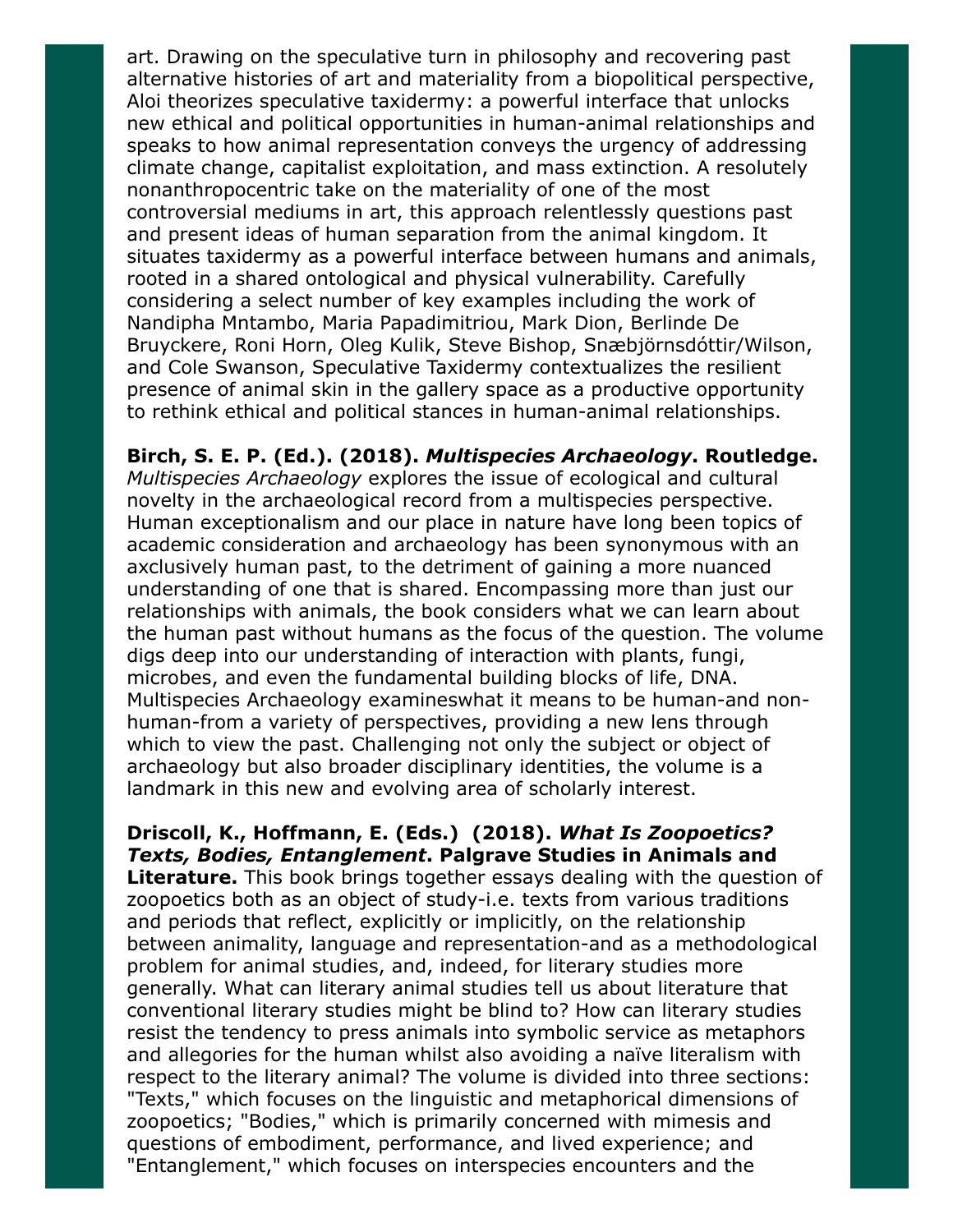complex interplay between word and world that emerges from them. The volume will appeal to scholars and students in the fields of animal studies, area studies and comparative literature, gender studies, environmental humanities, ecocriticism, and the broader field of posthumanism.

Herman, D. ed., (2018). Animal Comics: Multispecies Storyworlds in Graphic Narratives. Bloomsbury. Animal characters abound in graphic narratives ranging from Krazy Kat and Maus to WE3 and Terra Formars. Exploring these and other multispecies storyworlds presented in words and images, Animal Comics draws together work in comics studies, narrative theory, and cross-disciplinary research on animal environments and human-animal relationships to shed new light on comics and graphic novels in which animal agents play a significant role. At the same time, the volume's international team of contributors show how the distinctive structures and affordances of graphic narratives foreground key questions about trans-species entanglements in a more-than-human world. The writers/artists covered in the book include: Nick Abadzis, Adolpho Avril, Jeffrey Brown, Sue Coe, Matt Dembicki, Olivier Deprez, J. J. Grandville, George Herriman, Adam Hines, William Hogarth, Grant Morrison, Osamu Tezuka, Frank Quitely, Yu Sasuga, Charles M. Schultz, Art Spiegelman, Fiona Staples, Ken'ichi Tachibana, Brian K. Vaughan, and others.

Herman, D. (2018). Narratology beyond the Human: Storytelling and Animal Life. Oxford University Press. Narratology Beyond the Human develops a new, cross-disciplinary approach to post-Darwinian narratives concerned with animals and human-animal relationships. It demonstrates how traditions of narrative research can clarify understandings of animal worlds, and explores narratives about animals in a variety of media and genres. Finally, it contains both a comprehensive bibliography and a glossary of narratological terms, as well as explications of key concepts for the study of animal narratives.

## Kline, C. (Ed.). (2018). Tourism Experiences and Animal Consumption: Contested Values, Morality and Ethics. Routledge.

This book provides an interdisciplinary discussion of animals as a source of food within the context of tourism. It focuses on a range of ethical issues associated with the production and consumption of animal foods, highlighting the different ways in which animals are valued and utilised within different cultural and economic contexts. This book brings together food studies of animals with tourism and ethics, forming an important contribution to the wider conversation of human-animal studies.

(All summaries taken from publishers' websites.)

### New Research

Following are some of the latest research articles in the field of humananimal studies: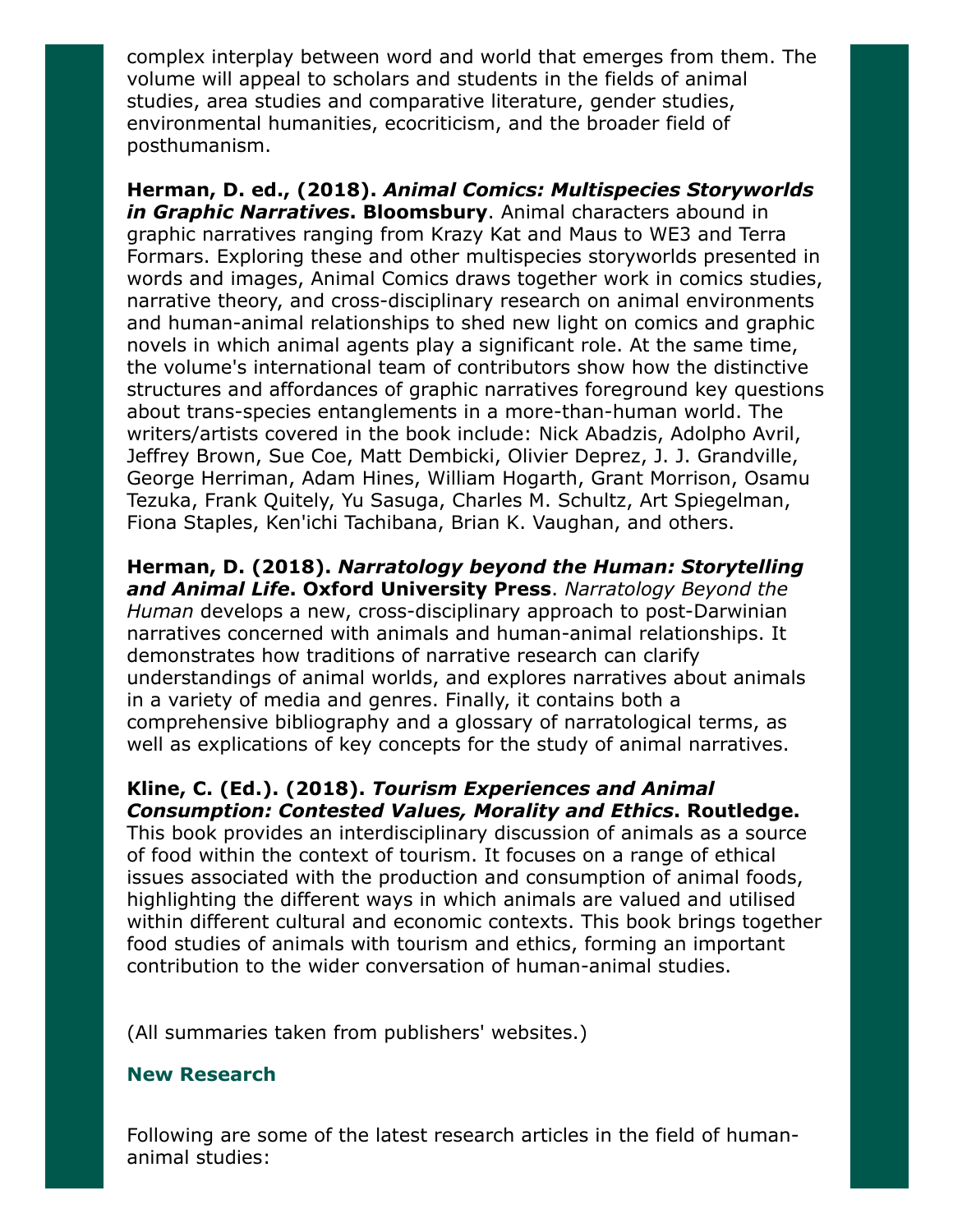- Abdullah, N. C., & Shah, R. M. (2018). States' Wildlife Tourism Policy Prepares Tourists For Sustainability of Antarctica Tourism?. Environment-Behaviour Proceedings Journal, 3(7).
- Almeida, D. C., Torres, S. M., & Wuenschmann, A. (2018). Retrospective analysis of necropsy reports suggestive of abuse in dogs and cats. Journal of the American Veterinary Medical Association, 252(4), 433-439.
- Ammerman, S. M. (2017). The Evolution of Animals through Domestication and other Human Relationships: An Animal-Centered Approach (Doctoral dissertation, UCLA).
- Brooks, H. L., Rushton, K., Lovell, K., Bee, P., Walker, L., Grant, L., & Rogers, A. (2018). The power of support from companion animals for people living with mental health problems: a systematic review and narrative synthesis of the evidence. BMC psychiatry, 18(1), 31.
- Brown, B. R. (2018). The Relationship between Pet-Owner Satisfaction and Loyalty: The Mediating Role of Communication (Doctoral dissertation, Wilmington University (Delaware)).
- Caraman, L., & Postolea, S. (2017). Between Anthropocentrism and Anthropomorphism: A corpus-based analysis of animal comparisons in Shakespeare's plays. Linguaculture, 8, 119-132.
- Clark, B. (2018). Outcomes of Dog-Assisted Therapy for Children and Adolescents with Autism Spectrum Disorder (Doctoral dissertation).
- Clegg, I. L., Rödel, H. G., Boivin, X., & Delfour, F. (2018). Looking forward to interacting with their caretakers: Dolphins' anticipatory behaviour indicates motivation to participate in specific events. Applied Animal Behaviour Science.
- Condon, M. D. (2018). Animal Assisted Therapy for Children and Adolescents with Autism Spectrum Disorder: Parent Perspectives (Doctoral dissertation).
- Coulter, K. and Fitzgerald, A. (2018). The compounding feminization of animal cruelty investigation work and its multispecies implications. Gender, Work & Organization.
- Crimston, D., Hornsey, M. J., Bain, P. G., & Bastian, B. (2018). Toward a Psychology of Moral Expansiveness. Current Directions in Psychological Science, 27(1), 14-19.
- Dahlin, C. R., Blake, C., Rising, J., & Wright, T. F. (2018). Long-term monitoring of Yellow-naped Amazons (Amazona auropalliata) in Costa Rica: breeding biology, duetting, and the negative impact of poaching. Journal of Field Ornithology.
- Davis, G. (2018). James Benning, taxidermist. The Moving Image Review & Art Journal (MIRAJ), 7(1), 38-51.
- Dodman, N. H., Brown, D. C., & Serpell, J. A. (2018). Associations between owner personality and psychological status and the prevalence of canine behavior problems. PloS one, 13(2), e0192846.
- Dodman, N. H., Brown, D. C., & Serpell, J. A. (2018). Associations between owner personality and psychological status and the prevalence of canine behavior problems. PloS one, 13(2), e0192846.
- Dravsnik, J., Signal, T., & Canoy, D. (2018). Canine co-therapy: The potential of dogs to improve the acceptability of trauma-focused therapies for children. Australian Journal of Psychology.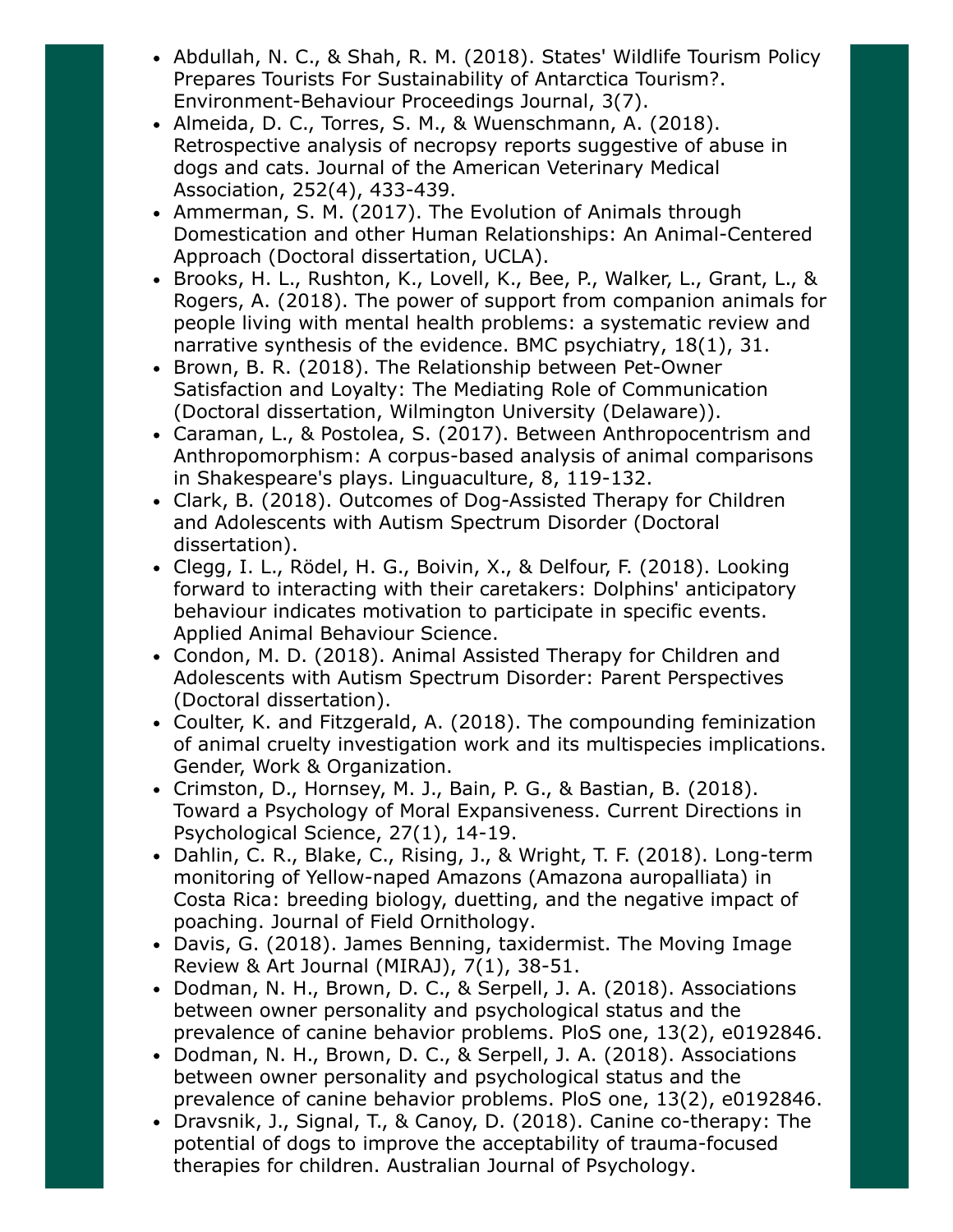- Fagan, K. E., Willcox, E. V., & Willcox, A. S. (2018). Public attitudes toward the presence and management of bats roosting in buildings in Great Smoky Mountains National Park, Southeastern United States. Biological Conservation, 220, 132-139.
- Farnworth, M. J., Packer, R., Sordo, L., Chen, R., Caney, S., & Gunn-Moore, D. A. (2018). In the Eye of the Beholder: Owner Preferences for Variations in Cats' Appearances with Specific Focus on Skull Morphology. Animals, 8(2), 30.
- Fischer, A. R., & Steenbekkers, B. (2018). All insects are equal, but some insects are more equal than others. British Food Journal, (justaccepted), 00-00.
- Flack, A., & Maddeaux, S. J. (2018). Ask of the Beasts and They Shall Teach Thee. Society & Animals, 26(1), 54-72.
- Fumo, J. C. (2018). Medieval Dog Whisperers: The Poetics of Rehabilitation. In Animal Languages in the Middle Ages (pp. 217- 234). Palgrave Macmillan, Cham.
- Fusari, S. (2018). Changing Representations of Animals in Canadian English (1920s-2010s). Language and Ecology.
- Gazzano, A., Giussani, S., Gutiérrez, J., Ogi, A., & Mariti, C. (2018). Attitude toward non-human animals and their welfare: do behaviorists differ from other veterinarians?. Journal of Veterinary Behavior.
- Goodwin, K., Rand, J., Morton, J., Uthappa, V., & Walduck, R. (2018). Email Reminders Increase the Frequency That Pet Owners Update Their Microchip Information. Animals, 8(2), 20.
- Graham, T. M., Milaney, K. J., Adams, C. L., & Rock, M. J. (2018). "Pets Negotiable": How Do the Perspectives of Landlords and Property Managers Compare with Those of Younger Tenants with Dogs?. Animals, 8(3), 32.
- Gundersen, E. D., & Johannessen, B. (2018). What motivates arrangements of dog visits in nursing homes? Experiences by dog handlers and nurses. Complementary Therapies in Clinical Practice.
- Hart, L. A., Thigpen, A. P., Willits, N. H., Lyons, L. A., Hertz-Picciotto, I., & Hart, B. L. (2018). Affectionate Interactions of Cats to Children with Autism Spectrum Disorder. Frontiers in Veterinary Science, 5, 39.
- Hebets, E. A., Welch-Lazoritz, M., Tisdale, P., & Wonch Hill, T. (2018). Eight-Legged Encounters-Arachnids, Volunteers, and Art help to Bridge the Gap between Informal and Formal Science Learning. Insects, 9(1), 27.
- Heise, H., & Theuvsen, L. (2018). Citizens' understanding of welfare of animals on the farm: An empirical study. Journal of Applied Animal Welfare Science, 21(2), 153-169.
- Henley, E. (2018). A bird's eye view of breakdown in parrotcaregiver relations. Companion Animal, 23(2), 104-108.
- Henriques, M., Granadeiro, J. P., Monteiro, H., Nuno, A., Lecoq, M., Cardoso, P., ... & Catry, P. (2018). Not in wilderness: African vulture strongholds remain in areas with high human density. PloS one, 13(1), e0190594.
- Heringman, N. (2018). CALABRIAN HOUNDS AND ROASTED IVORY (OR, SWERVING FROM ANTHROPOCENTRISM). Multispecies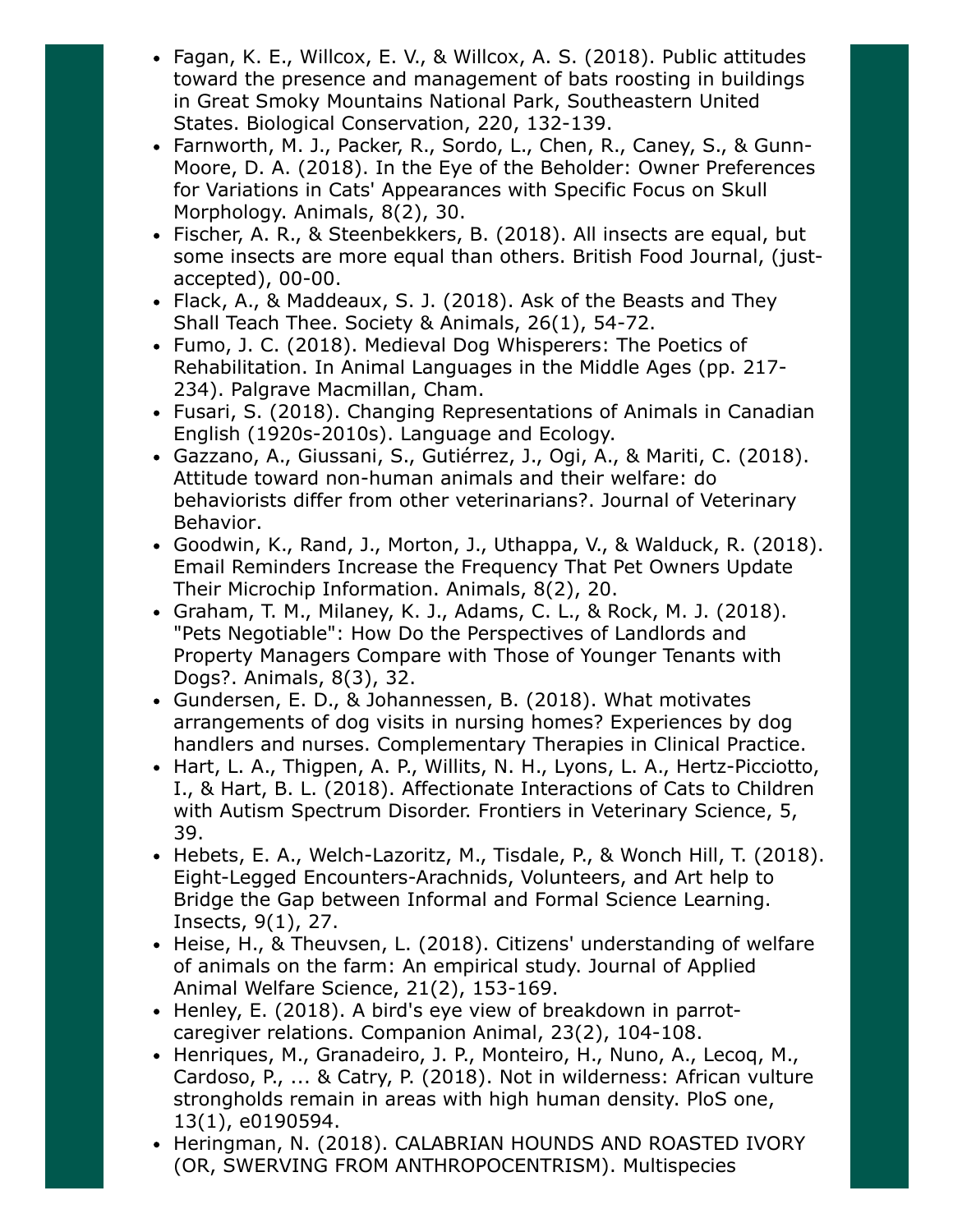Archaeology, 11.

- Janke, N., Berke, O., Klement, E., Flockhart, D. T., Coe, J., & Bateman, S. (2018). Effect of Capacity for Care on cat admission trends at the Guelph Humane Society, 2011-2015. Journal of Applied Animal Welfare Science, 1-12.
- Jones, M. G., Rice, S. M., & Cotton, S. M. (2018). Who let the dogs out? Therapy dogs in clinical practice. Australasian Psychiatry, 1039856217749056.
- LaFollette, M. R., O'Haire, M. E., Cloutier, S., & Gaskill, B. N. (2018). A Happier Rat Pack: The Impacts of Tickling Pet Store Rats on Human-Animal Interactions and Rat Welfare. Applied Animal Behaviour Science.
- Lloro-Bidart, T. (2018). Cultivating affects: A feminist posthumanist analysis of invertebrate and human performativity in an urban community garden. Emotion, Space and Society, 27, 23-30.
- Małecki, W., Pawłowski, B., Cieński, M., & Sorokowski, P. (2018). Can fiction make us kinder to other species? The impact of fiction on proanimal attitudes and behavior. Poetics.
- Małecki, W., Pawłowski, B., Cieński, M., & Sorokowski, P. (2018). Can fiction make us kinder to other species? The impact of fiction on proanimal attitudes and behavior. Poetics.
- Malinowski, K., Yee, C., Tevlin, J. M., Birks, E. K., Durando, M. M., Pournajafi-Nazarloo, H., ... & McKeever, K. H. (2018). The Effects of Equine Assisted Activities Therapy on Plasma Cortisol and Oxytocin Concentrations and Heart Rate Variability in Horses and Measures of Symptoms of Post-Traumatic Stress Disorder in Veterans. Journal of Equine Veterinary Science.
- McGreevy, P. D., Griffiths, M. D., Ascione, F. R., & Wilson, B. (2018). Flogging tired horses: Who wants whipping and who would walk away if whipping horses were withheld?. PloS one, 13(2), e0192843.
- Mitsui, S., Kubo, T., & Yoshida, M. (2018). Analyzing the change in long-term information provision on cat management around a world natural heritage site. European Journal of Wildlife Research, 64(1), 9.
- Mueller, M. K., Byrnes, E. M., Buczek, D., Linder, D. E., Freeman, L. M., & Webster, C. R. (2017). Engagement in Science and Engineering through Animal-Based Curricula. Journal of STEM Education: Innovations and Research, 18(5).
- Nimer, A., Meneses, N., Watson, Z. D., Shuster, S. M., & Benford, R. (2018). Population survey and management strategies of freeroaming dogs (Canis familiaris) on Saipan, Commonwealth of the Northern Mariana Islands. Journal of Applied Animal Welfare Science, 1-15.
- Pendergrast, N., & McGrath, S. (2018). The Role of the Ideology of Animal Welfare in the Consumption and Marketing of Animal-Origin Products. In Handbook of Research on Social Marketing and Its Influence on Animal Origin Food Product Consumption (pp. 219- 235). IGI Global.
- Pennisi, L., Lackey, N. Q., & Holland, S. M. (2017). Can an Immersion Exhibit Inspire Connection to Nature and Environmentally Responsible Behavior?. Editorial Assistant, 35.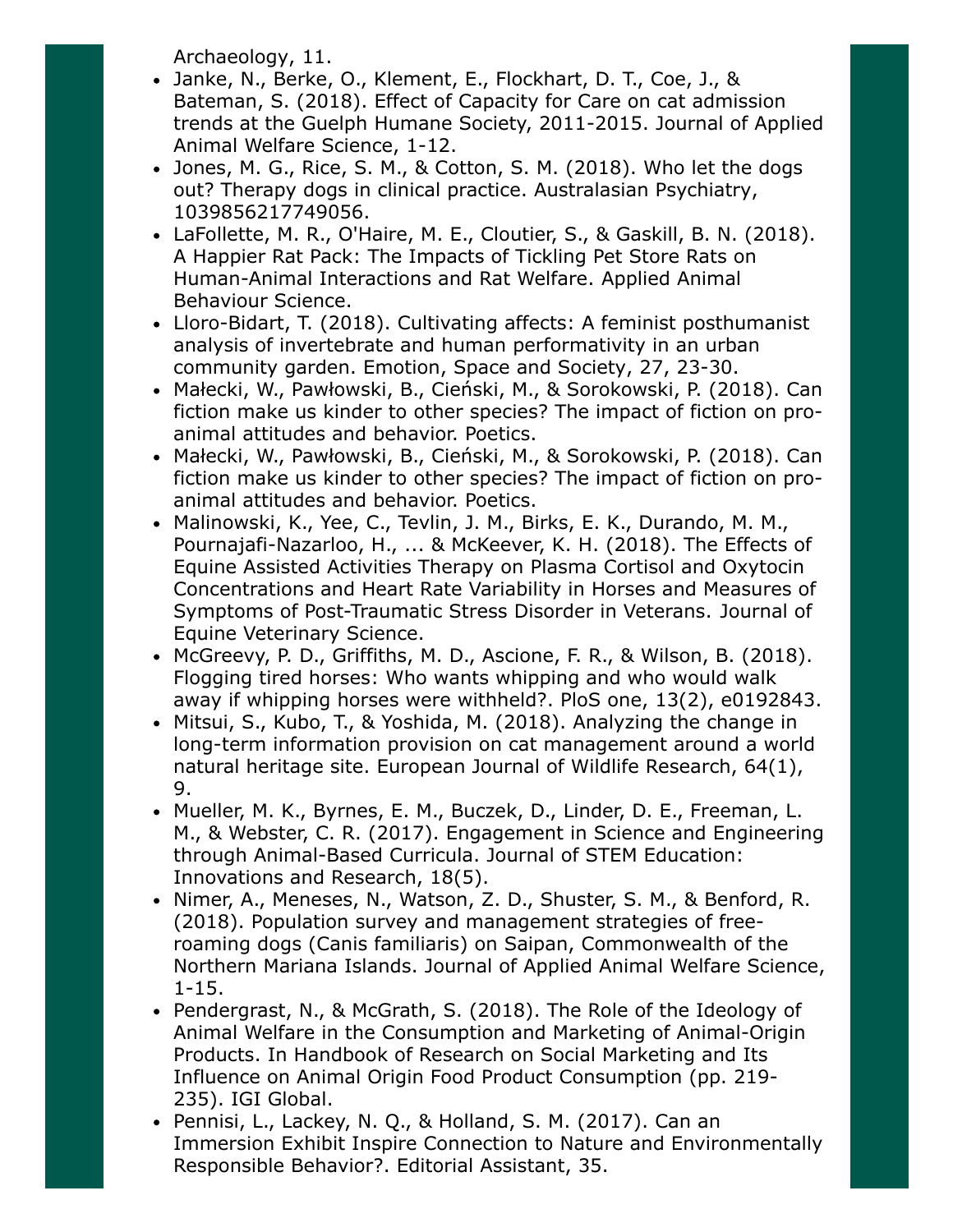- Powalski, C. (2018). Equine Assisted Psychotherapy: A Transformational Path to Emotional Wellness for US Military Veterans. Dissertation.
- Power, E. R. (2018). Restrictions on Pet Ownership in Multi-Owned Properties. In Multi-Owned Property in the Asia-Pacific Region (pp. 153-173). Palgrave Macmillan, London.
- Richter, V., Muche, R., & Mayer, B. (2018). How much confidence do we need in animal experiments? Statistical assumptions in sample size estimation. Journal of Applied Animal Welfare Science, 1-9.
- Rötzmeier-Keuper, J., Hendricks, J., Wünderlich, N. V., & Schmitz, G. (2018). Triadic relationships in the context of services for animal companions. Journal of Business Research, 85, 295-303.
- Simaika, J. P., & Samways, M. J. (2018). Insect conservation psychology. Journal of Insect Conservation, 1-8.
- Spattini, L., Mattei, G., Raisi, F., Ferrari, S., Pingani, L., & Galeazzi, G. M. (2018). Efficacy of animal assisted therapy on people with mental disorders: an update on the evidence. Minerva Psichiatrica, 59(1), 54-66.
- Srinivasan K., (2018) Posthumanist animal studies and zoöpolitical law, in Critical Animal Studies, (eds. Matsuoka A., Sorenson J), Rowman and Littlefield International., pp. 234-253
- Srinivasan K., Kasturirangan R., and Rao S. (2018) "Conservation Scapegoats and Developmentality." Special Issue on 'Contested cultures: A symposium on knowledge, use and conservation of the wild' Seminar, Issue 702, pp.18-22[available at: http://indiaseminar.com/current.htm]
- Strickler, B. G. (2018). Helping Pet Owners Change Pet Behaviors: An Overview of the Science. Veterinary Clinics of North America: Small Animal Practice.
- Suchak, M., & Lamica, J. (2018). A Comparison of Cats (Felis silvestris catus) Housed in Groups and Single Cages at a Shelter: A Retrospective Matched Cohort Study. Animals, 8(2), 29.
- Tasker, L., Getty, S. F., Briggs, J. R., & Benka, V. A. (2018). Exploring the Gaps in Practical Ethical Guidance for Animal Welfare Considerations of Field Interventions and Innovations Targeting Dogs and Cats. Animals, 8(2), 19.
- Thompson, K. R., Clarkson, L., Riley, C. B., & van den Berg, M. (2018). Horse Husbandry and Preventive Health Practices in Australia: An Online Survey of Horse Guardians. Journal of Applied Animal Welfare Science, 1-15.
- Thompson, K., & Haigh, L. (2018). Perceptions of equitation science revealed in an online forum: Improving equine health and welfare by communicating science to equestrians and equestrians to scientists. Journal of Veterinary Behavior.
- Tumilty, E., Smith, C. M., Walker, P., & Treharne, G. (2018). Ethics Unleashed: Developing Responsive Ethical Practice and Review for the Inclusion of Non-Human Animal Participants in Qualitative Research. The SAGE Handbook of Qualitative Research Ethics, 396.
- Walsh, D., Yamamoto, M., Willits, N. H., & Hart, L. A. (2018). Job-Related Stress in Forensic Interviewers of Children Who Use Therapy Dogs Compared with Facility Dogs or No Dogs. Frontiers in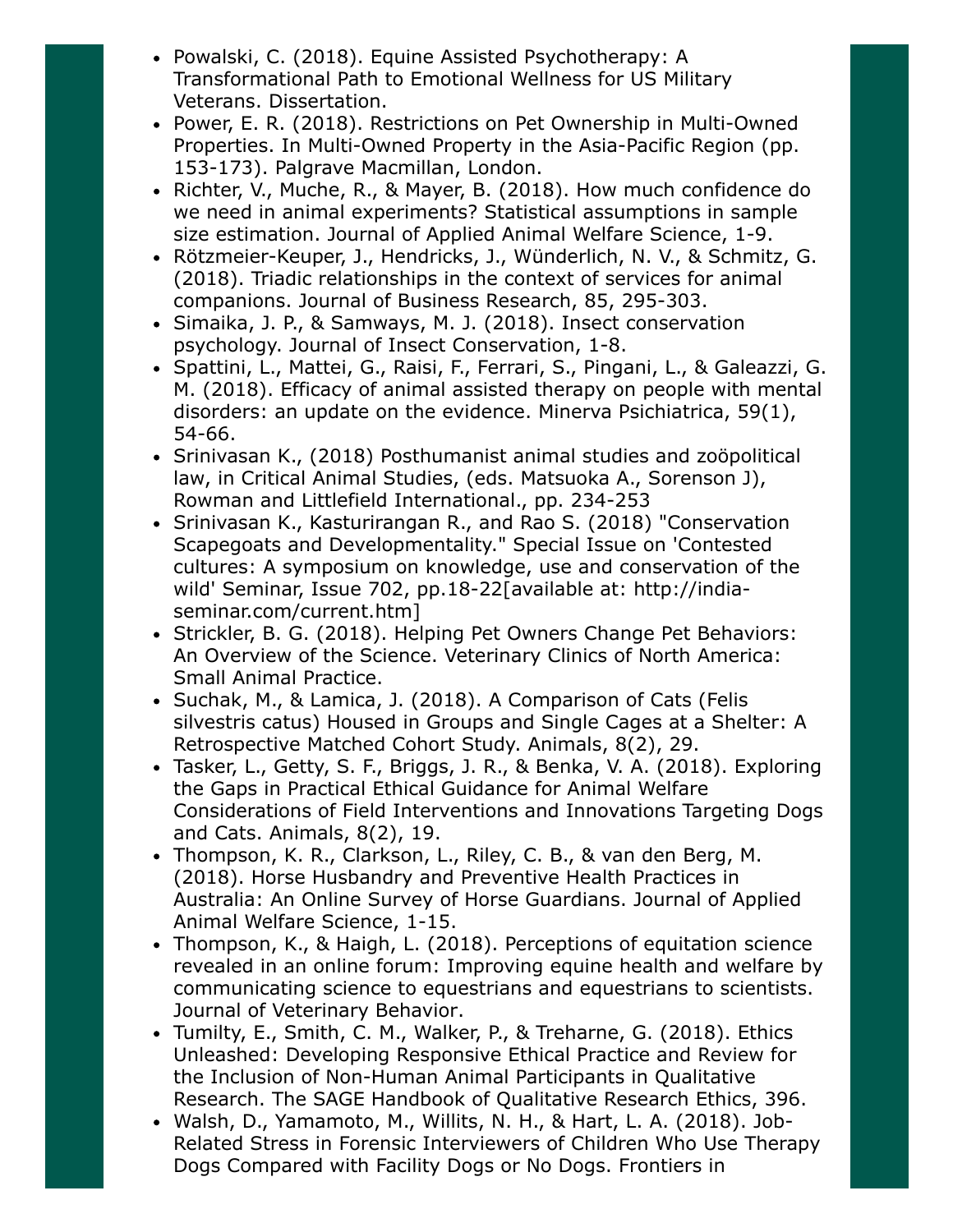Veterinary Science, 5, 46.

- Westgarth, C., Brooke, M., & Christley, R. M. (2018). How many people have been bitten by dogs? A cross-sectional survey of prevalence, incidence and factors associated with dog bites in a UK community. J Epidemiol Community Health, jech-2017.
- White, S. C. (2018). Veterinarians' Emotional Reactions and Coping Strategies for Adverse Events in Spay-Neuter Surgical Practice. Anthrozoös, 31(1), 117-131.
- Wijker, C., Spek, A. A., Leontjevas, R., Verheggen, T., & Enders-Slegers, M. J. (2017). The Effectiveness of Animal Assisted Therapy in Adults with Autism Spectrum Disorder: Study Protocol for a Randomized Controlled Trial. Autism-Open Access, 7(221), 2.
- Williams, C. L., Dagnan, E., Miner, K. M., & Sells, P. (2018). The Effect of an Animal-Assisted Intervention on Physiological Measures of Stress and Anxiety in Graduate Professional Physical Therapy Students. Open Access Library Journal, 5(02), 1.
- Zito, S., Paterson, M., Morton, J., Vanken, D., Bennett, P., Rand, J., & Phillips, C. J. (2018). Surrenderers' Relationships with Cats Admitted to four Australian Animal Shelters. Animals, 8(2), 23.

# **Journals**

**Zeitschrift für Kritische Tierstudien** is an inter- and multidisciplinary peer-reviewed journal. The first volume will be published in December 2018. Authors include both junior researchers and established specialists in Human Animal Studies, as well as activists of the Animal Liberation and Total Liberation Movement, who are pursuing an emancipatory, abolitionist, critical, non-reformist approach. Zeitschrift für Kritische Tierstudien aims to proceed, together with other liberation movements, intersectionally against existing systems of power and any form of suppression. Zeitschrift für Kritische Tierstudien is a German-language journal that also accepts contributions in English. In order to maintain scientific standards, submitted articles are assessed in an anonymous peer review process. Accepted contributions submitted by May 31 will be published in December of the same year. Manuscripts with a volume of up to 50,000 characters can now be submitted as .doc, .docx, .rtf, or .odt files to [kritischeTierstudien@gmx.de](mailto:kritischeTierstudien@gmx.de).

The editors are seeking papers on the theme of "Animals with (or without) Borders" for the summer 2018 issue of the semi-annual scholarly journal, Pakistan Journal of Historical Studies (PJHS), published by the Indiana University Press (Bloomington, USA). This guest-edited issue explores the interaction between human boundaries and animal lives. As a historical phenomenon, such interaction would include the imposition of borders on existing trade routes and seasonal migration of pastoral societies, and attempts to politically corral animals to fit human boundaries. Socially, it might address problems such as the difference in animal production or welfare on two sides of a border. Politically, it would extend to veterinary, epidemic and tax controls on the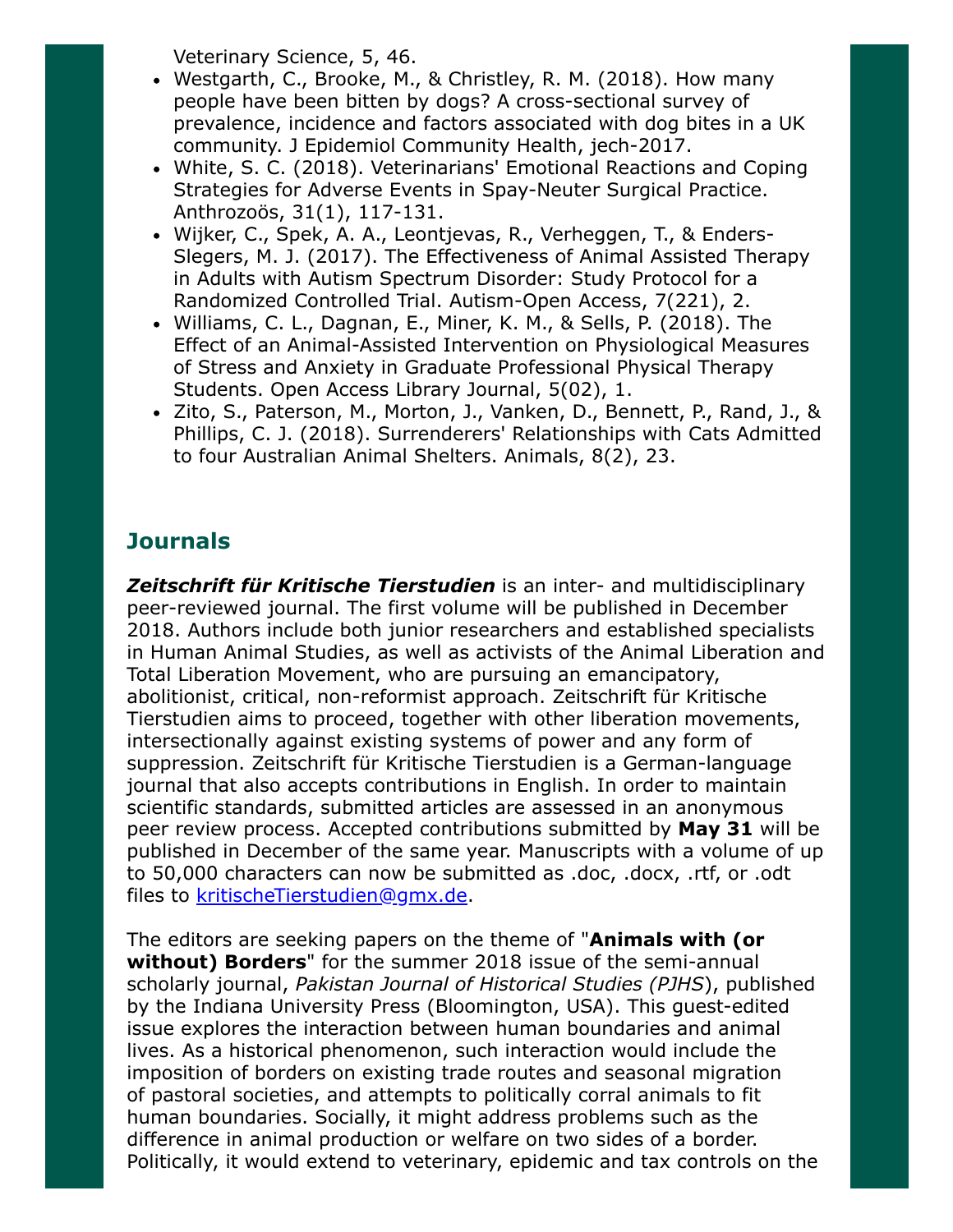movement of animals or animal products, and the role of infrastructure and development capital in the regional development of breeding and production chains. For more information or to propose an idea, please email [pjhs@khaldunia.org](mailto:pjhs@khaldunia.org) (cc to thomas dubois@yahoo.com and [hak@khaldunia.org](mailto:hak@khaldunia.org)). Deadline for submitting articles is April 20. Manuscripts should be submitted through the **Indiana University Press** website.

The **Journal of Agricultural and Environmental Ethics** has a new special issue on animals. [Find it here!](https://link.springer.com/journal/10806/31/1/page/1)

## Upcoming Meetings

Are you going to a conference this year? If so, we would love your help with distributing ASI flyers to promote our human-animal studies programs! If you'd like to help, please email [margo@animalsandsociety.org](mailto:margo@animalsandsociety.org). Thank you!

The Value of Sentience: Empathy, Vulnerability and Recognition: A Conference on Animal Ethics. March 7-9, Ardmore House, University College Dublin, Ireland.For enquiries, please contact Patrizia Setola at [patrizia.setola@ucd.ie](mailto:patrizia.setola@ucd.ie)

Radical Ecological Conversion After Laudato Si': Discovering the intrinsic Value of all Creatures, Human and Non-human. March 7-8, the Pontifical Gregorian University in Rome. Please register by emailing *[georgiaholysee@gmail.com](mailto:georgiaholysee@gmail.com).* 

**2018 Association of Professional Humane Educators** (APHE) annual humane education conference. March 7-9, Orlando, Florida.

[The Future of Food: Growing Opportunities](https://law.lclark.edu/live/events/267675-the-future-of-food-growing-opportunities). March 23, Lewis & Clark Law School, Portland, OR

Animals in the Humanities: Relations, Representations, and **Ethical Implications.** March 23-24, Roanoke College, Virginia. Please email [mdharris@roanoke.edu](mailto:mdharris@roanoke.edu) for information.

[NEW PERSPECTIVES IN ENVIRONMENTAL HISTORY: A Northeast](http://environmentalhistory.yale.edu/) Regional Conference. April 14, Yale University.

**[Sex: a British Animal Studies meeting](https://www.britishanimalstudiesnetwork.org.uk/FutureMeetings/Sex.aspx)**. April 27-28, University of Strathclyde, Glasgow.

[Being Human in the Age of Humans: Perspectives from Religion](https://www.indiana.edu/~iucweb/beinghuman/) and Ethics. May 17-20, Indiana University Bloomington

Social difference and nature: Contesting narratives of elitism. June 1, University of Edinburgh.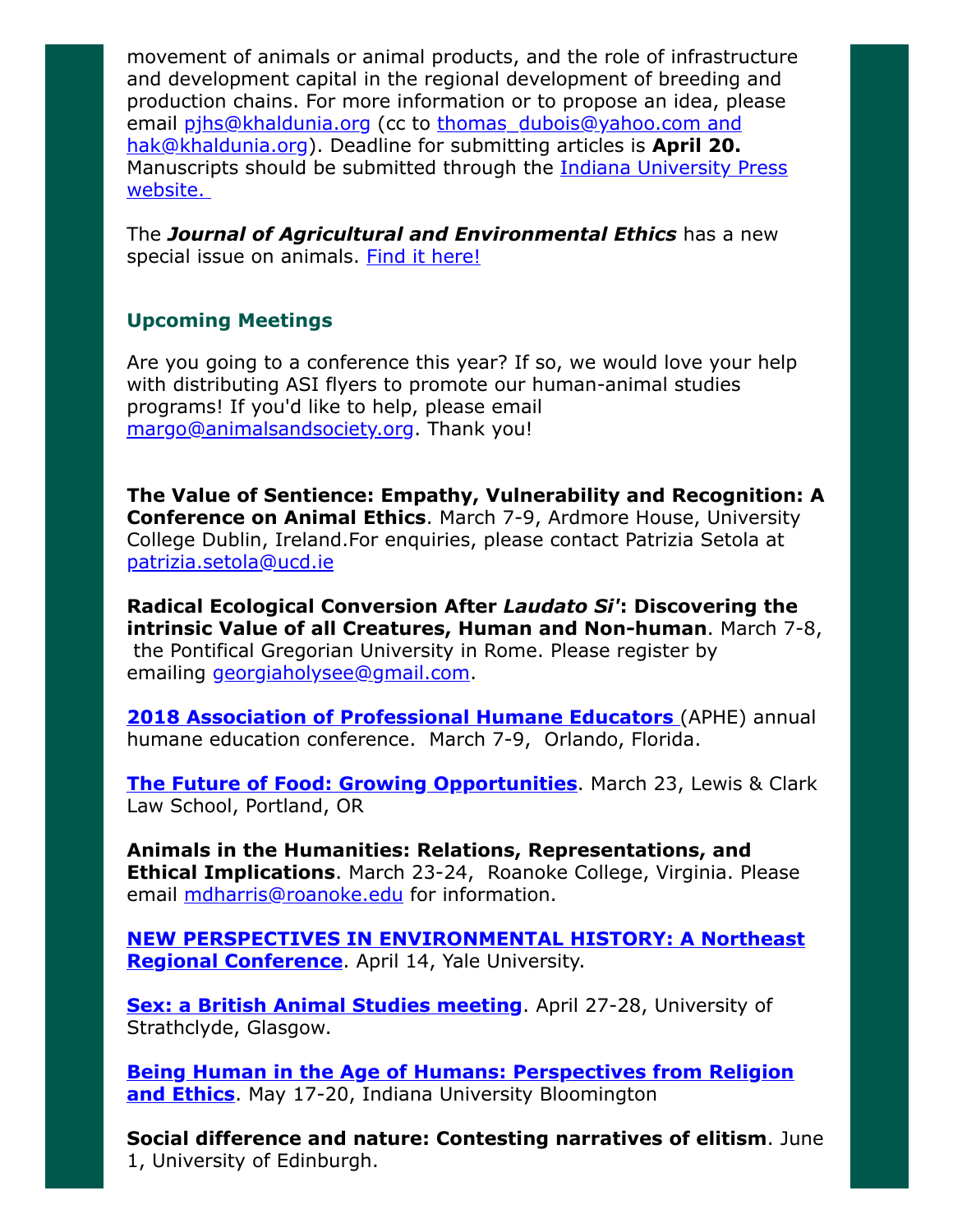P[rofessionals in Food Chains: Ethics, Roles and Responsibilities](https://www.vetmeduni.ac.at/de/eursafe2018/welcome/). June 13-16, Vienna, Austria.

[Equine Cultures in Transition: "Human-Horse Relationships in](http://www.leedsbeckett.ac.uk/events/faculty-events/equine-cultures-in-transition/) Work and Play." June 19-21, Leeds Beckett University in the UK.

Animal History Group Summer Conference: Animal Histories. June 28-29, King's College London.

Animals and the Left: One-Day Workshop. June 29, NYU Animal Studies.

Centre for Media and Celebrity Studies (CMCS) 7th International [Conference: Bridging Gaps: Where is Ethical Glamour in Celebrity](http://cmc-centre.com/conferences/lisbon2018/) Culture? July 1-3, Lisbon, Portugal.

27th International ISAZ conference: Animals in Our Lives: [Multidisciplinary Approaches to the Study of Human-Animal](http://www.isaz2018.com/) **Interactions.** July 2-5, Sydney, Australia.

(Un)Common Worlds Human-Animal Studies Conference. August 7- 9, Turku, Finland Contact the organizers to discuss your ideas for this option ([uncommonworlds2018@gmail.com\)](mailto:uncommonworlds2018@gmail.com).

Excavating multispecies landscapes: temporalities, materialities and the more-than-human Anthropocene. August 28-31, Cardiff University.

Being Well Together: human-animal collaboration, companionship and the promotion of health and wellbeing. September 19-21, Centre for the History of Science, Technology and Medicine (CHSTM), University of Manchester (UK).

# Calls for Papers: Conferences

The Society for the Study of Ethics and Animals (SSEA) invites abstracts for a day-long workshop on August 8, 2018 at the University of Colorado, Boulder. Abstracts on any topic relating to animal ethics are welcome. This preconference event is being held in conjunction with the Eleventh Annual Rocky Mountain Ethics Congress, which takes place at CU Boulder from August 9-12. The SSEA is pleased to announce that Julia Driver will offer the keynote address at the workshop, thanks to generous support from CU Philosophy Department's Center for Values and Social Policy. Abstracts that engage with Driver's work are especially welcome. Abstracts are due on March 15. Abstracts should be 750-1000 words and prepared for blind review. Please submit abstracts to Bob Fischer ([fischer@txstate.edu\)](mailto:fischer@txstate.edu). The workshop will have a pre-read format, with the aim of providing focused, constructive feedback on works in progress.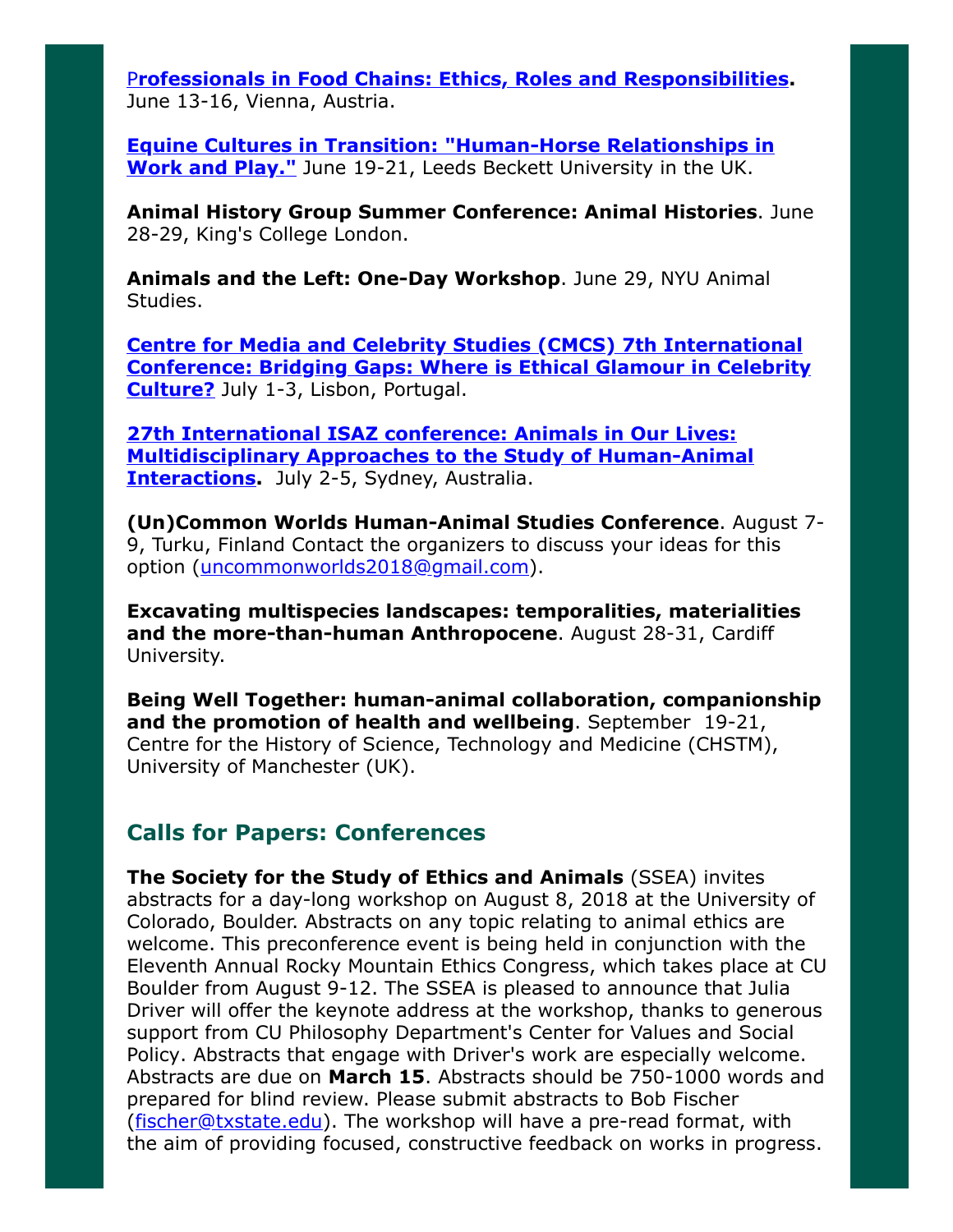If your abstract is accepted, the full paper will be due on July 1 for distribution to other attendees.

Social difference and nature: Contesting narratives of elitism. June 1, University of Edinburgh. These times that have come to be christened the Anthropocene are characterised by two contradictory but connected features: 1) the extensive and significant negative impacts of human activity on the planet; and 2) social action for the environment/nature. Such social action can be seen most obviously in environmental and animal advocacy movements in different parts of the world, but also in less visible everyday practices of coexistence and care. Despite the widespread prevalence of a diversity of environmental and related activisms, the dominant portrayal of social action for nature or animals is that of an elite, middle-class activity, often with adverse implications for social justice. This workshop problematizes the dominant narrative of environmentalism/animal advocacy as always already bourgeois. It investigates forms of non-elite action as essential for meaningful change in society-nature relations. Specifically the workshop explores the complex relationship between social difference - race, class, caste, ethnicity, ability etc. - to identify and examine discourses and practices of environmental and animal protection action that trouble narratives of elitism. For this, we welcome presentations from academics and practitioners working in the fields of environmentalism, conservation and animal protection that critically discuss different forms of non-elite action. These could include everyday practices by people from non-elite social groups or organized mobilizations at varying scales that explicitly engage with intersections between environmental/animal and other social justice movements. These could also take the form of conceptual discussions of intersectional approaches to social, ecological and animal justice, or analyses of ecological or animal protection interventions that address ecological and/or animal issues in manners that are cognizant of the vulnerabilities of marginal human groups. Presentation themes could encompass a wide range of domains - from working-class environmentalisms to the relationship between homeless people and their companion animals, and from the conservation activities of indigenous communities to alliances between animal and other social justice movements. We do not wish to impose limits or restrictions on what nonelitist environmental or animal protection action might look like or entail. This workshop has a specific interest in bringing together perspectives, approaches, case studies, examples, and knowledges that tend to remain unnoticed and under-examined. We encourage submissions from practitioners (e.g., environmental/animal/social justice groups and movements) as well as from within the social sciences, humanities and allied fields. The workshop stems from and seeks to broaden the ambit of a research project on working-class environmentalisms, establishing networks for collaboration and knowledge-exchange. Please submit an abstract of 200 words and a short speaker biography to Krithika Srinivasan (*[k.srinivasan@ed.ac.uk](mailto:k.srinivasan@ed.ac.uk)*) by the March 15. Limited support for travel from within the UK is available for presenters.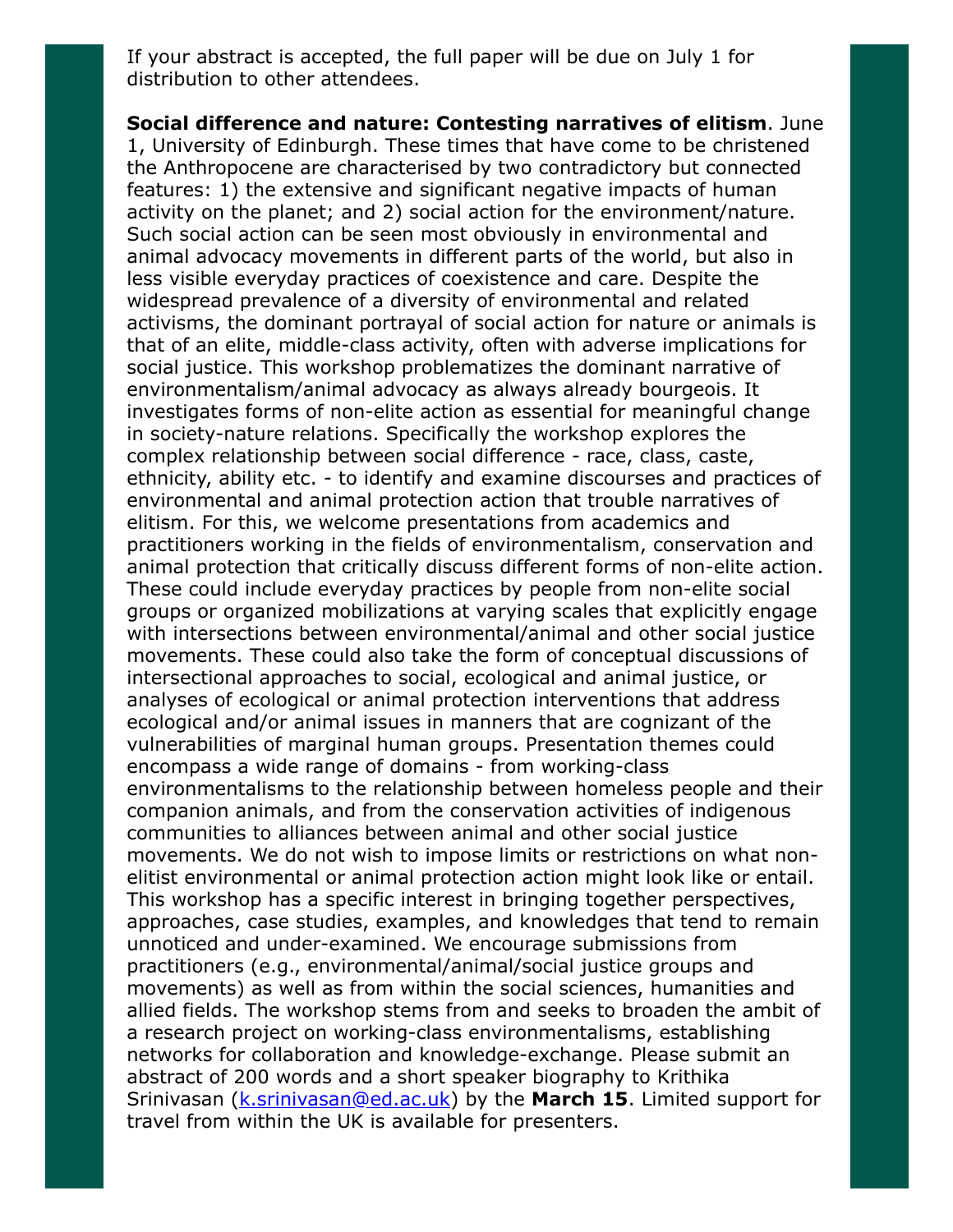Animal History Group Summer Conference: Animal Histories. June 28-29, King's College London. The organizers are delighted to announce that, following the success of our inaugural summer workshop in 2017, the Animal History Group will be holding a two-day conference in London this June. This event will conclude the 2017-18 programme of events organised by the Animal History Group, the London-based network for postgraduates, academics, museum workers and other professionals whose work engages with animals in history. We are honored to welcome Dolly Jørgensen, Professor of History at the University of Stavanger, Norway, as our keynote speaker. Dolly is a historian of the environment and technology, whose research topics have ranged from medieval butchery to ecological restoration in modern Scandinavia. The organizers welcome papers from across the field, with no limitations on their theme or period, exploring any aspect of human-animal relationships, whether concerning companion animals, livestock, wild animals, animal health and disease, or animal afterlives as museum specimens or artefacts. Papers from graduate students are encouraged. Speakers will be convened into panels of related papers by the conference organisers. Please aim for a 15-minute presentation and a shared session for questions at the end of each panel. There will be a drinks reception and dinner on the evening of 28th June. Paper proposals should be submitted to [animalhistorygroup@gmail.com](mailto:animalhistorygroup@gmail.com). Please include a title, an abstract (250 words) and a speaker biography (up to 100 words). There is no registration fee for speakers at this workshop. We will reimburse costs up to £100 (to be claimed after the workshop, with original receipts) towards travel and one night's accommodation. The deadline for submissions

is March 31.

**[Maritime Animals: Telling Stories of Animals at Sea](https://research.kent.ac.uk/kentanimalhumanitiesnetwork/maritime-animals-conference/).** April 26-27, 2019, National Maritime Museum, Greenwich, London, UK. The conference seeks to shed fresh light on maritime history by placing animals centre stage. Papers are sought which uncover all aspects of animals' involvements (and entanglements) with ships and their activities. For instance, what roles did animals play in famous maritime episodes? What were the experiences of animals on board ships, and to what extent is it possible to recover them? In what ways were managing, sharing with, and caring for, animals important concerns of ships' crews? What were the policies and procedures regarding keeping animals on board, and how did the presence of animals affect maritime practices? Moreover, the conference will explore the impact of sea-faring animals whether political, economic, cultural, or environmental - as maritime activities have knitted the world ever more closely together. What roles have animals played in colonial encounters and voyages of discovery, for instance? And how have animals functioned as cultural agents as well as commodities? Please send a short abstract (200-300 words) for a 20 minute paper to **Kaori Nagai** by May 15.

# Please Support our Human-Animal Studies Efforts

As you can see, there is a tremendous amount of activity and progress going on today in the field of human-animal studies, and we always invite